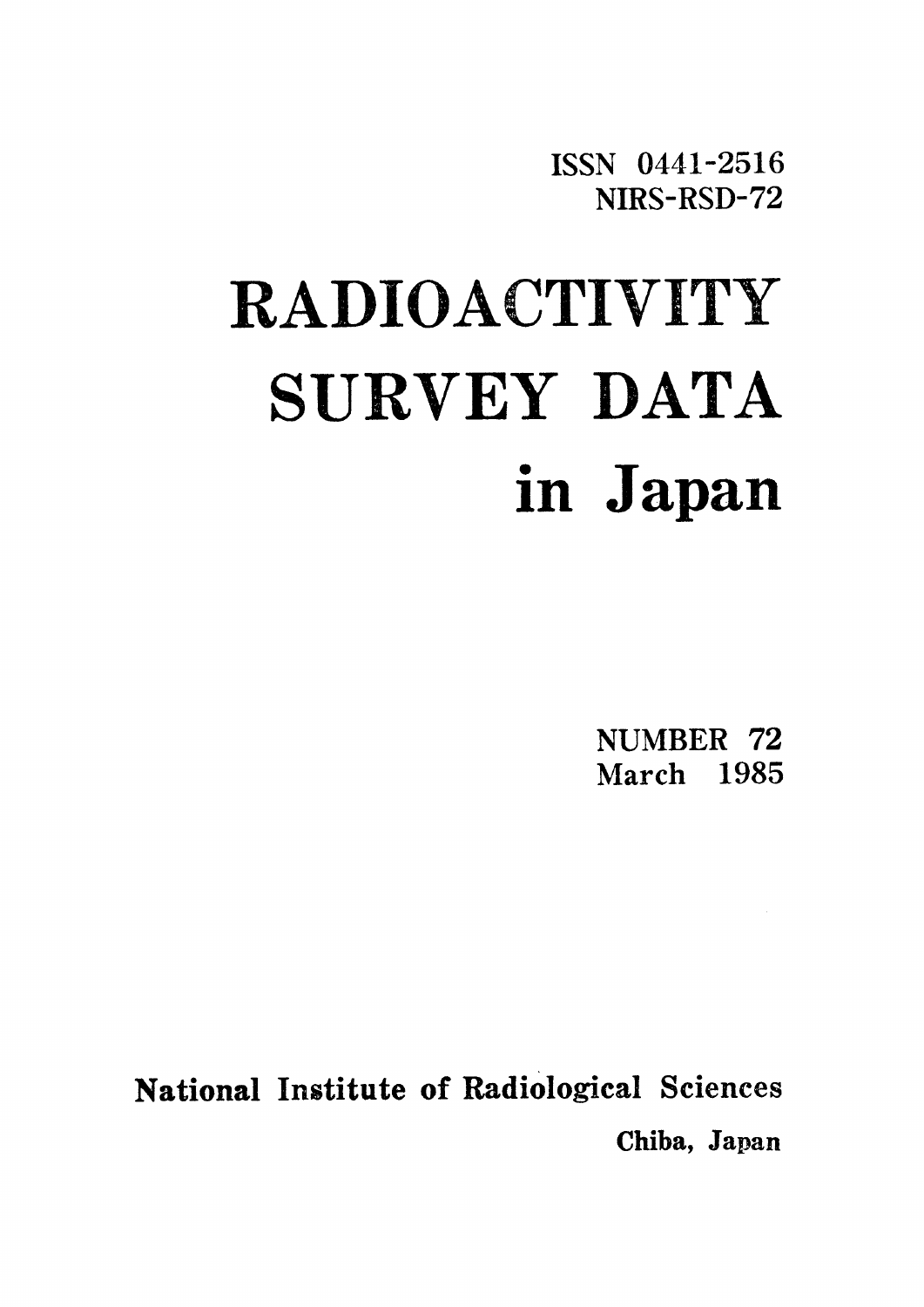# Radioactivity Survey Data in Japan

## Number 72

# March 1985

### **Contents**

|    |           |                                              | Page |
|----|-----------|----------------------------------------------|------|
|    |           | (Japan Chemical Analysis Center)             |      |
| 1. |           |                                              |      |
| 2. |           |                                              | 3    |
| З. |           |                                              | 3    |
| 4. |           |                                              |      |
| 5. |           |                                              | 4    |
| 6. |           |                                              | 5    |
|    | $(1) - 1$ | (for domestic program)                       | 5    |
|    | $-2$      | (for WHO Program)                            |      |
|    | (2)       |                                              |      |
|    | (3)       | Strontium-90 and Cesium-137 in Service water | 15   |
|    | (4)       | Strontium-90 and Cesium-137 in Freshwater    | 18   |
|    | (5)       |                                              | 19   |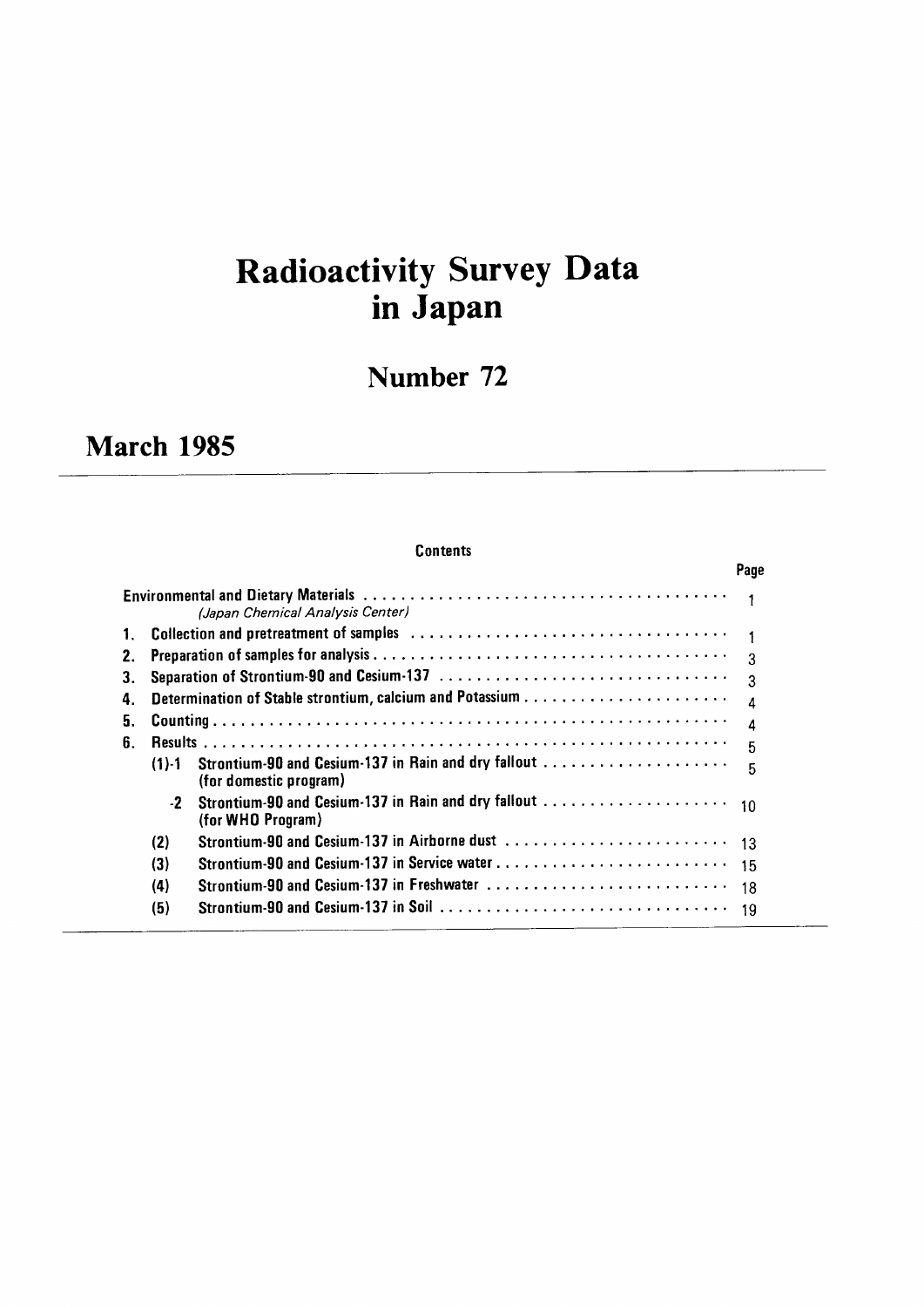#### **Environmental and Dietary Materials\***

#### (Japan Chemical Analysis Center)

#### 1. **Collection and pretreatment of samples**

Rain and dry fallout  $(1)$ 

Rain and dry fallout was collected monthly on a sampling tray, approximately 5000 cm<sup>2</sup> in area, which was filled with water to a depth of 1 cm at the beginning of every month.

The sample was filtered after strontium and cesium carriers were added. The tray was washed with  $50$  of distilled water and the washing was combined to the filtrate. The sample was passed through a cation exchange column (500 m $\ell$  of Dowex 50W X8, 50  $\sim$ 100 mesh, Na form) at a rate of 80 ml/min.

#### Airborne dust  $(2)$

Airborne dust was collected by an electrostatic precipitator or a filter air sampler for every three months at a rate of more than  $3000 \, \text{m}^3$  per month. The sampling was done 1 to 1.5 meters above the ground.

Service water and freshwater  $(3)$ 

Service water, 1000 each, was collected at an intake of the water-treatment plant and at the tap after water was left running for five minutes. Water, to which added carriers of strontium and cesium immediately after sampling, was vigorously stirred and filtered. The subsequent process was the same as that described in the section (1). Freshwater was treated in the same way as the service water.

#### $(4)$ Soil

Soil was collected from the location in the spacious and flat area without past disturbance on the surface caused by duststorms, inflow and outflow due to precipitation, and so on. Any places located under trees in a forest, in a stony area or inside of river banks were avoided. Soil was taken from two layers of different depths,  $0 \sim 5$  cm and  $5 \sim 20$  cm. In the course of air-drying, lumps were crushed by hand, and roots of plants and pebbles were removed. The soil was then passed through a 2 mm sieve to remove small gravels.

#### $(5)$ Sea water

Sea water was collected at the fixed stations where the effect of terrestrial fresh water from rivers was expected to be negligibly small. A special consideration was also given to weather conditions. The sampling was carried out when there was no rainfall for the last few days. To prevent contamination, water samples were collected at the bow of a sampling boat just before she stood still by scooping surface water using a polyethylene bucket. Immediately after the collection, the samples were acidified to a pH lower than 3 by adding concentrated hydrochloric acid in a ratio of 1 m $\ell$  to 1  $\ell$  of sea water, and then stored in 20  $\ell$  polyethylene containers. The sampling equipments as well as containers were thoroughly rinsed with dilute hydrochloric acid and then with distilled water before use. Two hundred milliliters of sea water was also collected at the same stations for the determination of chlorinity.

#### $(6)$ Sea sediments

Sediment was collected in the same area as that for the sea water sample, taking the following criteria into account:

- a. The depth of water exceeds 1 m at low tide.
- No significant sedimental movement is b. observed in the vicinity of concern.
- c. Mud, silt and fine sand are preferable.

A conventional sediment sampling device was used for collecting the top few centimeters of surface sediment. Approximately 4 kg of the sample in wet weight was spread on a large porcelain dish and dried in an electric oven at 105 to 110 °C to a constant weight.

#### $(7)$ **Total diet**

A full one day ordinary diet including three meals, water, tea and other in-between snacks for five persons was collected as a sample of "total diet". The sample in a large stainless steel pan was carbonized carefully by direct application of gas flame, and was transferred to a porcelain dish and then ashed at 500°C in an electric muffle furnace.

#### $(8)$ Rice

Polished rice was collected in producing districts at the harvest and in consuming areas when new crops were first put on sale. The sample was carbonized and ashed in a porcelain dish.

<sup>\*</sup> Samples were sent to the Center from 32 contracted prefectures.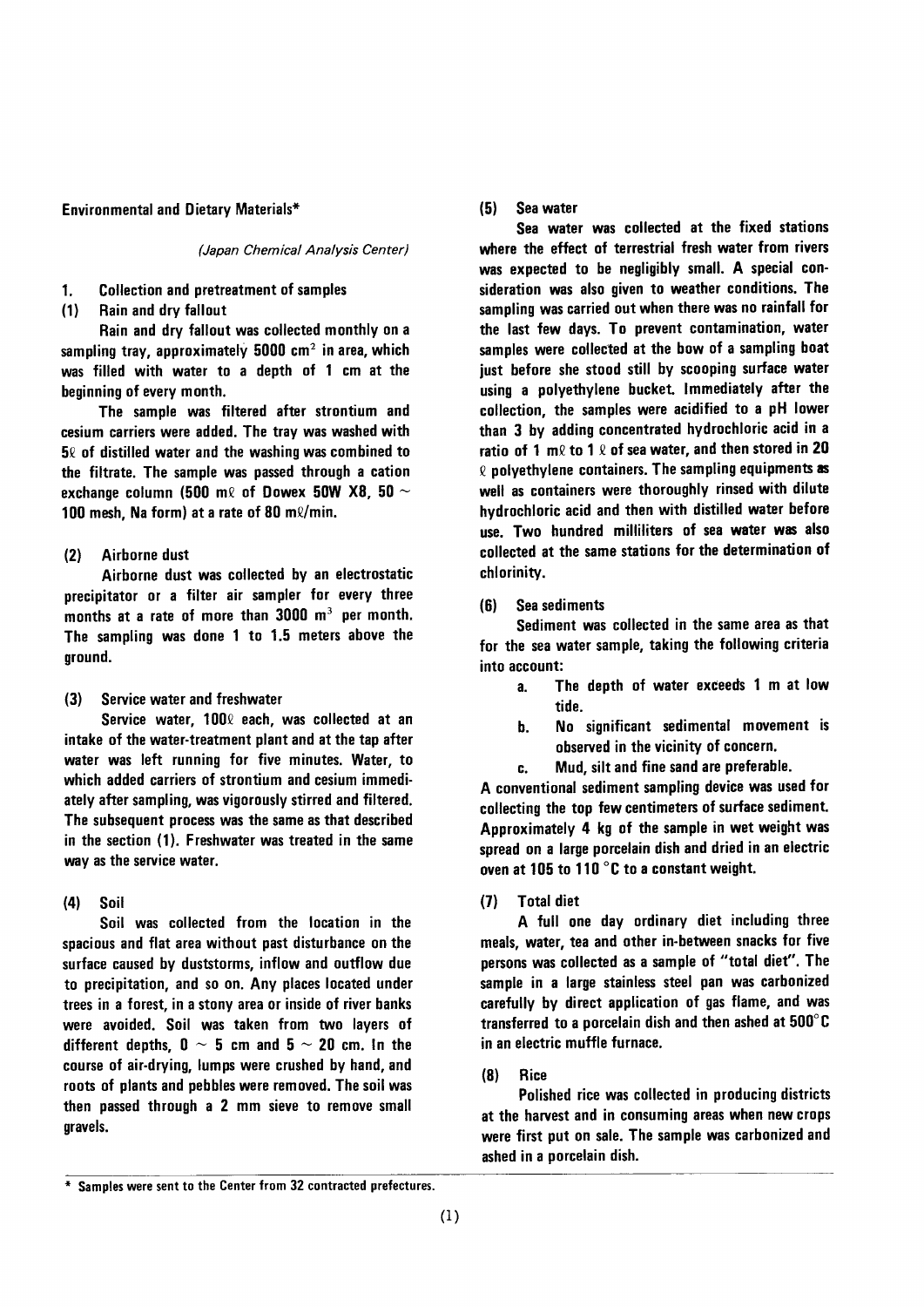#### $(9)$  Milk

Raw milk was collected in producing districts and commercial milk was purchased in consuming districts. Milk in a stainless steel pan or a porcelain dish was evaporated to dryness followed by carbonization and ashing.

#### (10) Vegetables

Spinach and Japanese radish were selected as the representatives for leaf vegetables and for non-starch roots, respectively. After removing soil, the edible part of vegetable sample was dried and carbonized in a stainless steel pan or a porcelain dish.

#### $(11)$  Tea

Five hundred grams of manufactured green tea was collected, carbonized and ashed in a stainless steel pan or a porcelain dish.

## (12) Fish, shellfish and seaweeds

Sea fish and freshwater fish  $\mathbf{a}$ 

Fish was rinsed with water and blotted with a filter paper. Only the edible part was used in case of larger sized fish, and the whole part was used in case of smaller ones. Each sample was weighed and placed in a stainless steel pan or a porcelain dish. After carbonized, the sample was ashed in an electric muffle furnace.

**Shellfish b.** 

Approximately 4 kg of shellfish including the shells was collected or purchased. After removing the shells, it was treated in the same way as that for the sea fish.

#### **Seaweeds** C.

Edible seaweeds were collected and rinsed with water to remove sand and other adhering matters on the surface. These were removed of excess water, weighed, dried and ashed.

Table 1 shows detailes of sample collection.

| Sample                                    | Frequency of sampling                | Quantity of sample         |
|-------------------------------------------|--------------------------------------|----------------------------|
| $=$ Environmental materials $=$           |                                      |                            |
| (1) Rain and dry fallout                  |                                      |                            |
| for domestic program<br>L                 | monthly                              |                            |
| for WHO program<br>2                      | monthly                              |                            |
| Airborne dust<br>(2)                      | quarterly                            | $>3000 \text{ m}^3$ /month |
| (3) Service water and freshwater          |                                      |                            |
| Service water (sourse water)<br>1         | semiyearly (June and December)       | $100 \ell$                 |
| Service water (tap water)<br>$\mathbf{2}$ | semiyearly (June and December)       | $100 \ell$                 |
| 3<br>Freshwater                           | yearly (fishing season)              | 100 <sub>k</sub>           |
| $(4)$ Soil                                |                                      |                            |
| $0 \sim 5$ cm<br>$\mathbf{1}$             | yearly (June or July)                | 4 ka                       |
| $5$ $\sim$ 20 cm<br>$\overline{2}$        | yearly (June or July)                | 4 kg                       |
| (5) Sea water                             | yearly (July or August)              | 40 l                       |
| (6) Sea sediments                         | yearly (July or August)              | 4 ka                       |
| $=$ Dietary materials $=$                 |                                      |                            |
| (7) Total diet                            | semiyearly (June, November or        | daily amount for 5 person  |
|                                           | December)                            |                            |
| $(8)$ Rice                                |                                      |                            |
| producing districts<br>1                  | yearly (harvesting season)           | 5 kg (polished rice)       |
| $\mathbf{2}$<br>consuming districts       | yearly (harvesting season)           | 5 kg (polished rice)       |
| Milk<br>(9)                               |                                      |                            |
| producing districts for<br>ı              | quarterly (February, May, August and | 32                         |
| WHO program                               | November)                            |                            |
| producing districts for<br>2              | semiyearly (February and August)     | 32                         |
| domestic program                          |                                      |                            |

Table 1 Details of sample collection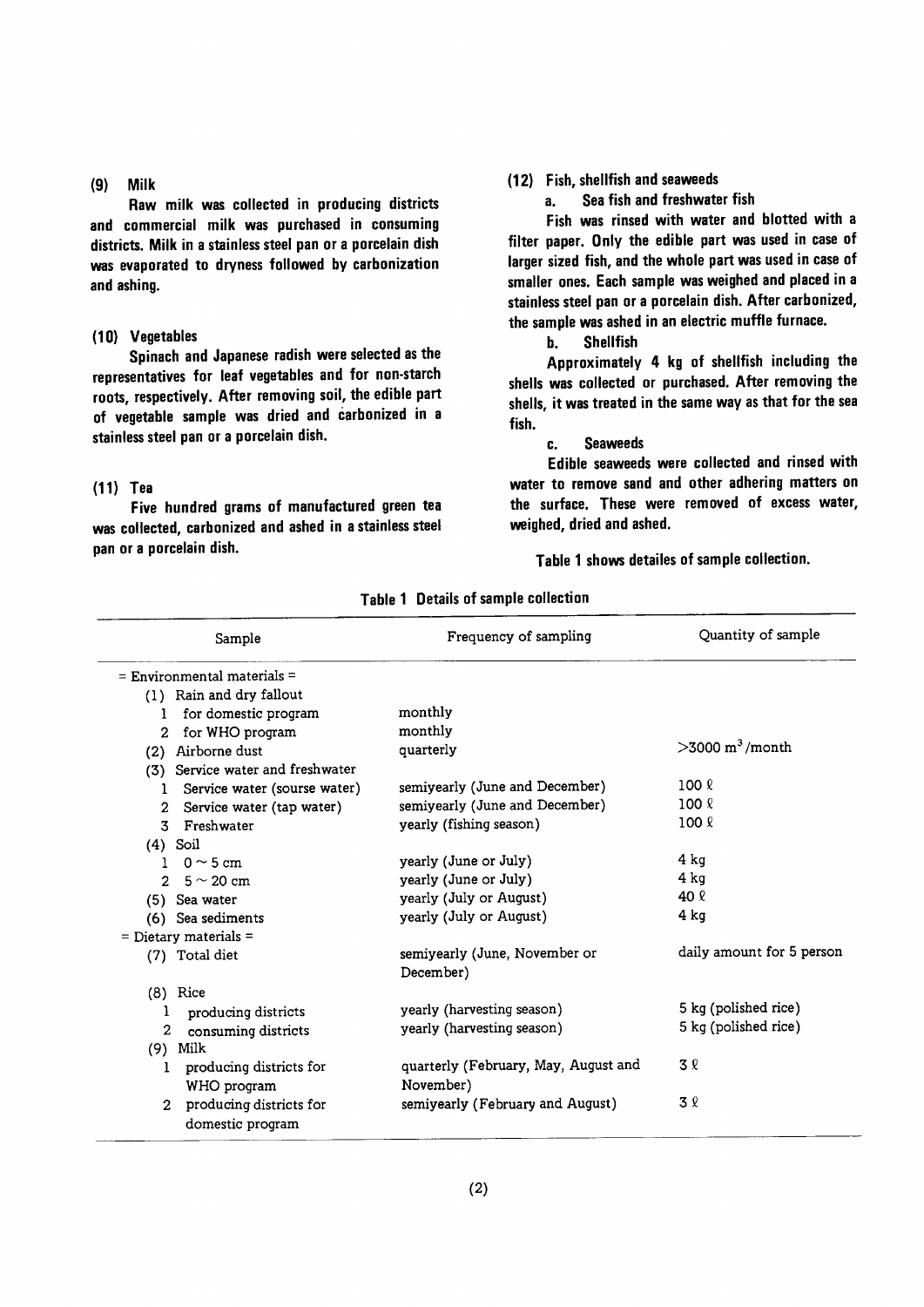|            | Sample                             | Frequency of sampling                | Quantity of sample         |
|------------|------------------------------------|--------------------------------------|----------------------------|
| 3.         | consuming districts                | semiyearly (February and August)     | 3 l                        |
|            | powdered milk                      | semiyearly (April and October)       | $2 \sim 3$ kg              |
|            | (10) Vegetables                    |                                      |                            |
|            | producing districts                | yearly (harvesting season)           | 4 kg                       |
| 2.         | consuming districts                | yearly (harvesting season)           | 4 ka                       |
| $(11)$ Tea |                                    | yearly (the first harvesting season) | $500$ q (manufactured tea) |
|            | (12) Fish, shellfish, and seaweeds |                                      |                            |
|            | Sea fish                           | yearly (fishing season)              | 4 ka                       |
|            | Freshwater fish                    | yearly (fishing season)              | 4 ka                       |
| 3.         | Shellfish                          | yearly (fishing season)              | 4 kg                       |
| 4          | Seaweeds                           | yearly (fishing season)              | $2 \sim 3$ kg              |

- 2. Preparation of samples for analysis
- (1) Rain, service water and freshwater

Strontium and cesium were eluted with hydro・ chloric acid from the cation exchange column.The residue of rain sample on the filter paper was ashed in an electric muffle furnace and the ash was dissolved in hydrochloric acid. The insoluble part was filtered and washed. The filtrate and the washings were combined to the previous eluate and used for radiochemical analysis.

 $(2)$  Soil

Air-dried soil was passed through a 20 mesh sieve. The sieved sample was heated, in the presence of strontium and cesium carriers, together with sodium hydroxide. The sample was then heated with hydrochloric acid and the insoluble part was filtered and washed. The combined solution of the filtrate and washings was used for radiochemical analysis.

(3) Sea sediments

After removal of pebbles, shells and other foreign matters, the sediment sample was dried in a hot-air oven and ground finely with a mortar. The sample was passed through a 20 mesh sieve. The further preparation of the sample was the same as that described in the section 2-(2).

 $(4)$ Rice

The ashed sample was pulverlized with a porcelain mortar and passed through a 42 mesh sieve. The sieved sample to which both strontium and cesium carriers were added, was digested with hydrochloric acid by heating. After the sample was heated again with nitric acid to dryness, strontium and cesium were extracted with hydrochloric acid and water. The insoluble part was filtered and washed. The filtrate and washings were combined for subsequent radiochemical analysis.

(5) Airborne dust, diet, milk, vegetable, fish and shellfish, seaweeds, tea, and others

These ashed samples were treated with the same procedure as that described in the section 2-(4).

3. Separation of strontium-90 and cesium-137

## (1) Strontium-90

Sample solutions, prepared as in the foregoing sections  $2-(1)$  through  $2-(5)$ , were neutralized with sodium hydroxide. After sodium carbonate was added. the precipitate of strontium and calcium carbonates was separated. The supernatant solution was retained for cesium-137 determination. The carbonates were dissolved in hydrochloric acid and calcium and strontium were precipitated as oxalates. The precipitate was dissolved in nitric acid and strontium was separated from calcium by successive fuming nitric acid separations. Iron scavenge was made after addition of ferric iron carrier followed by barium chromate separation after addition of barium carrier to remove radium, its daughters and lead. Strontium was recovered as carbonate, and the precipitate was dried and weighed to determine strontium recovery. The strontium carbonate was dissolved in hydrochloric acid and the iron carrier was added. The solution was allowed to stand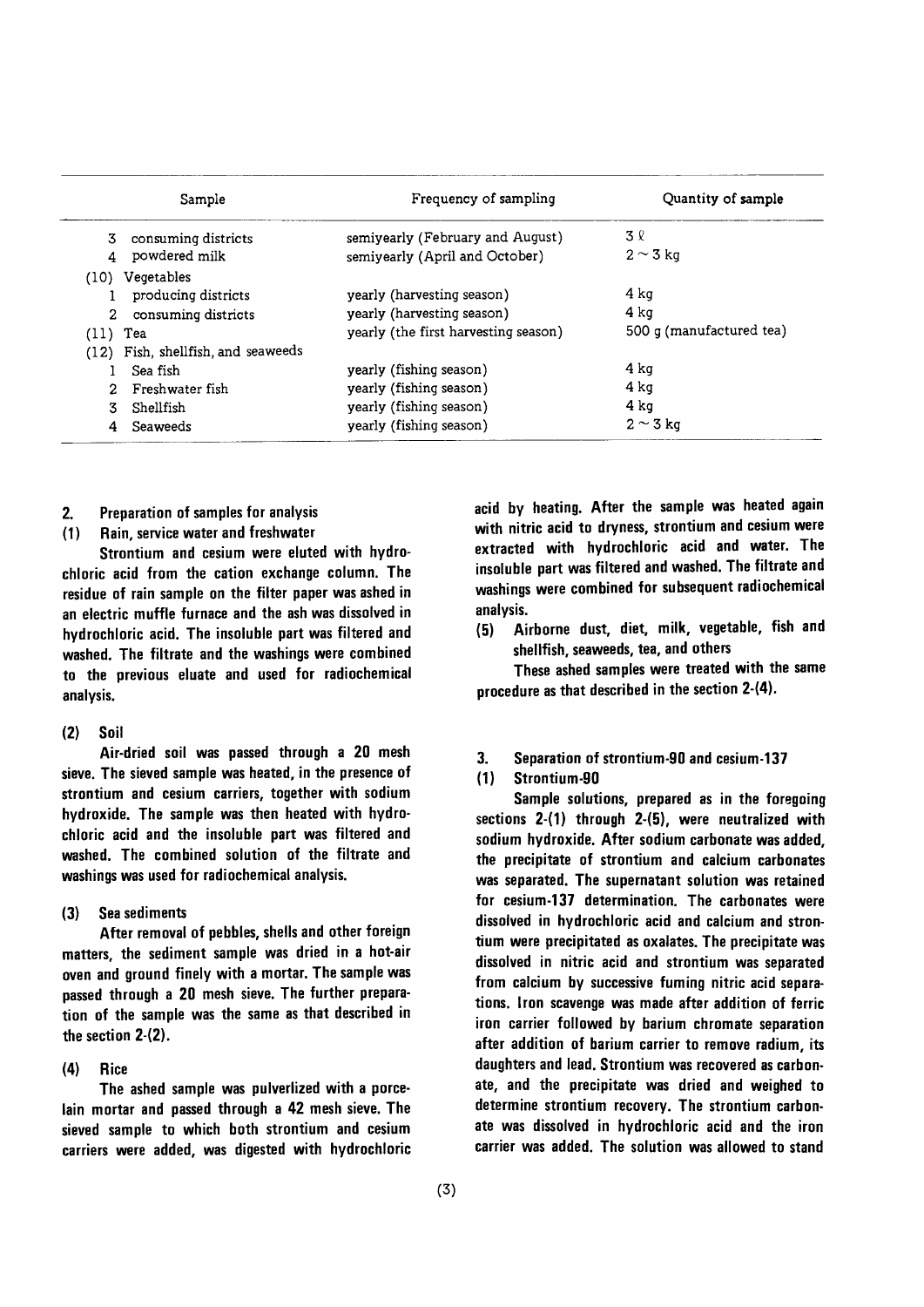for two weeks for strontium-90 and yttrium-90 to attain equilibrium. The yttrium-90 was coprecipitated with ferric hydroxide and the precipitate was filtered off. washed and counted.

#### $(2)$ Cesium-137

The supernatant separated from the strontium fraction in the solution was acidified with hydrochloric acid. While stirring the solution, cesium was adsorbed on ammonium molybdophosphate.

After filtered off and washed with dilute nitric acid, the precipitate was dissolved in 2.5N sodium hydroxide solution. Ammonia was removed completely from the solution by boiling. The solution was adjusted to pH 8.2 with hydrochloric acid and allowed to cool. Molybdenum hydroxide which came out in the solution, was filtered off and washed with water. In such circumstance that ontamination by rubidium-87 was not negligible for the measurement of cesium-137, the following ion-exchange procedure was applied. A fixed amount of ferric chloride solution was added to the solution dissolved with 2.5N sodium hydroxide. Ammonia and molybdenum hydroxide were removed as described above. Ethylenediaminetetraaceticacid tetrasodium salt was added to the filtrate and washings. Cesium and rubidium were adsorbed on a cation exchange resin. Cesium was separated from rubidium by eluting with hydrochloric acid.

To this eluate or the filtrate and washings after removing molybdenum hydroxide, chloroplatinic acid solution was added to precipitate cesium. The precipitate was filtered onto a tared paper in a demountable filter and washed with water and then ethanol, After fixing the filter paper on a tared planchette and drying it, the chemical yield of cesium was determined by weighing the precipitate with the planchette. Radioactivity from cesium-137 was measured for this precipitate.

#### 4. Determination of stable strontium, calcium and potassium

A weighed amount of soil or sea sediment was treated under heating with sodium hydroxide and then with hydrochloric acid for extraction. A weighed aliquot of ashed samples of total diet, vegetables, milk, fish, shellfish or seeweeds was digested using hydrochloric acid or nitric acid, hydrofluoric acid being used when necessary. The extract was made up to an appropriate volume with dilute hydrochloric acid. The sample solution was analyzed for calcium by titration with standard potassium permanganate solution after separating calcium as oxalate. Atomic absorption spectroscopy was applied when appropriate. Stable strontium and potassium were determined by atomic absorption and flame emission spectrometry, respectively.

#### 5. **Counting**

After the radiochemical separation, the mounted precipitates were counted for activity using low background beta counters normally for 60 min. Net sample counting rates were corrected for counter efficiency, recovery, self-absorption and decay to obtain the content of strontium-90 and cesium-137 radio activity per sample aliquot. From the results, concentrations of these nuclides in the original samples were calculated.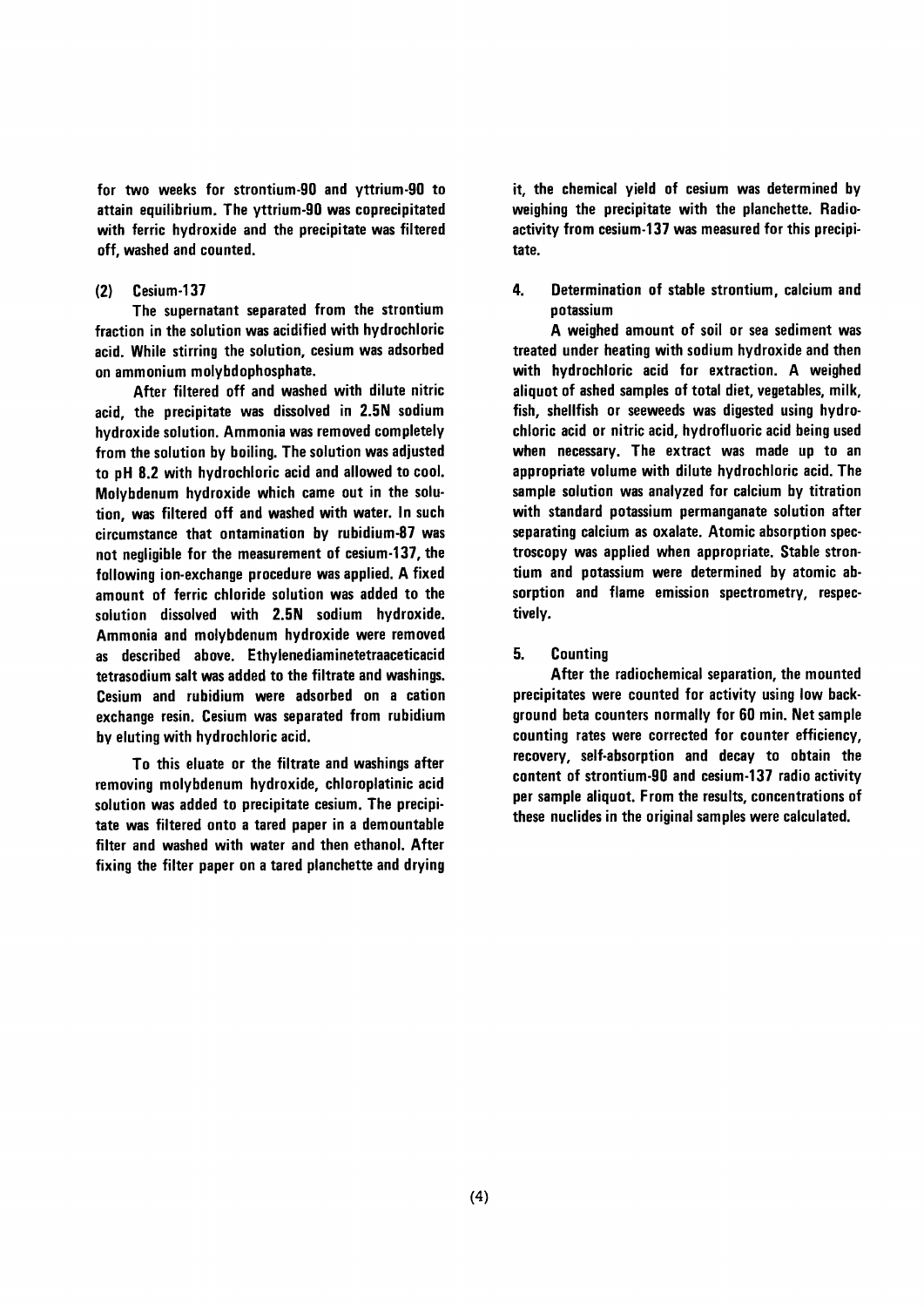## 6. Results

 $\overline{\phantom{a}}$ 

## (1)-1 Strontium-90 and Cesium-137 in Rain and dry fallout (for domestic program) (from Jan. 1985 to Jul. 1985)

- continued from No. 70 of this publication -

|                          | Duration | Precipitation | $90$ Sr                | 137Cs                  |
|--------------------------|----------|---------------|------------------------|------------------------|
| Location                 | (days)   | (mm)          | (mCi/km <sup>2</sup> ) | (mCi/Km <sup>2</sup> ) |
| January, 1985            |          |               |                        |                        |
| Sapporo, HOKKAIDO        | 37       | 157.0         | $0.001 \pm 0.0005$     | $0.004 \pm 0.0006$     |
| Aomori, AOMORI           | 26       | 36.6          | $0.004 \pm 0.0007$     | $0.002 \pm 0.0006$     |
| Onagawa-machi, MIYAGI    | 37       | 6.6           | $0.007 \pm 0.0008$     | $0.001 \pm 0.0005$     |
| Yamagata, YAMAGATA       | 29       | 35.4          | $0.002 \pm 0.0006$     | $0.002 \pm 0.0005$     |
| Ookuma-machi, FUKUSHIMA  | 36       | 9.4           | $0.001 \pm 0.0006$     | $0.002 \pm 0.0006$     |
| Mito, IBARAGI            | 28       | 4.5           | $0.001 \pm 0.0006$     | $0.002 \pm 0.0006$     |
| Shinjuku, TOKYO          | 29       | 4.0           | $0.001 \pm 0.0006$     | $0.001 \pm 0.0005$     |
| Yokohama, KANAGAWA       | 28       | 13.2          | $0.001 \pm 0.0005$     | $0.001 \pm 0.0005$     |
| Fukui, FUKUI             | 31       | 147.6         | $0.005 \pm 0.0007$     | $0.004 \pm 0.0006$     |
| Shizuoka, SHIZUOKA       | 29       | 21.0          | $0.002 \pm 0.0006$     | $0.000 \pm 0.0005$     |
| Nagoya, AICHI            | 26       | 18.0          | $0.001 \pm 0.0006$     | $0.001 \pm 0.0005$     |
| Kyoto, KYOTO             | 29       | 9.0           | $0.002 \pm 0.0005$     | $0.001 \pm 0.0004$     |
| Kobe, HYOGO              | 36       | 8.7           | $0.002 \pm 0.0006$     | $0.002 \pm 0.0005$     |
| Wakayama, WAKAYAMA       | 26       | 14.8          | $0.000 \pm 0.0005$     | $0.000 \pm 0.0004$     |
| Tottori, TOTTORI         | 28       | 190.6         | $0.005 \pm 0.0007$     | $0.004 \pm 0.0006$     |
| Matsue, SHIMANE          | 32       | 116.0         | $0.003 \pm 0.0006$     | $0.003 \pm 0.0006$     |
| Hiroshima, HIROSHIMA     | 26       | 1.2           | $0.005 \pm 0.0007$     | $0.002 \pm 0.0006$     |
| Matsuyama, EHIME         | 36       | 16.5          | $0.002 \pm 0.0005$     | $0.000 \pm 0.0005$     |
| Dazaifu, FUKUOKA         | 29       | 43.2          | $0.001 \pm 0.0005$     | $0.002 \pm 0.0005$     |
| Saga, SAGA               | 33       | 13.4          | $0.001 \pm 0.0005$     | $0.000 \pm 0.0004$     |
| Nagasaki, NAGASAKI       | 29       | 21.0          | $0.002 \pm 0.0006$     | $0.000 \pm 0.0004$     |
| Yonagusuku-mura, OKINAWA | 26       | 49.0          | $0.001 \pm 0.0007$     | $0.000 \pm 0.0005$     |
| February, 1985           |          |               |                        |                        |
| Sapporo, HOKKAIDO        | 29       | 99.0          | $0.001 \pm 0.0006$     | $0.002 \pm 0.0006$     |
| Aomori, AOMORI           | 29       | 54.7          | $0.007 \pm 0.0008$     | $0.003 \pm 0.0006$     |
| Onagawa-machi, MIYAGI    | 28       | 104.8         | $0.007 \pm 0.0008$     | $0.002 \pm 0.0006$     |
| Yamagata, YAMAGATA       | 29       | 66.7          | $0.002 \pm 0.0006$     | $0.001 \pm 0.0005$     |
| Ookuma-machi, FUKUSHIMA  | 29       | 151.7         | $0.005 \pm 0.0007$     | $0.015 \pm 0.0011$     |

## Table (1)-1: Strontium-90 and Cesium-137 Rain and dry fallout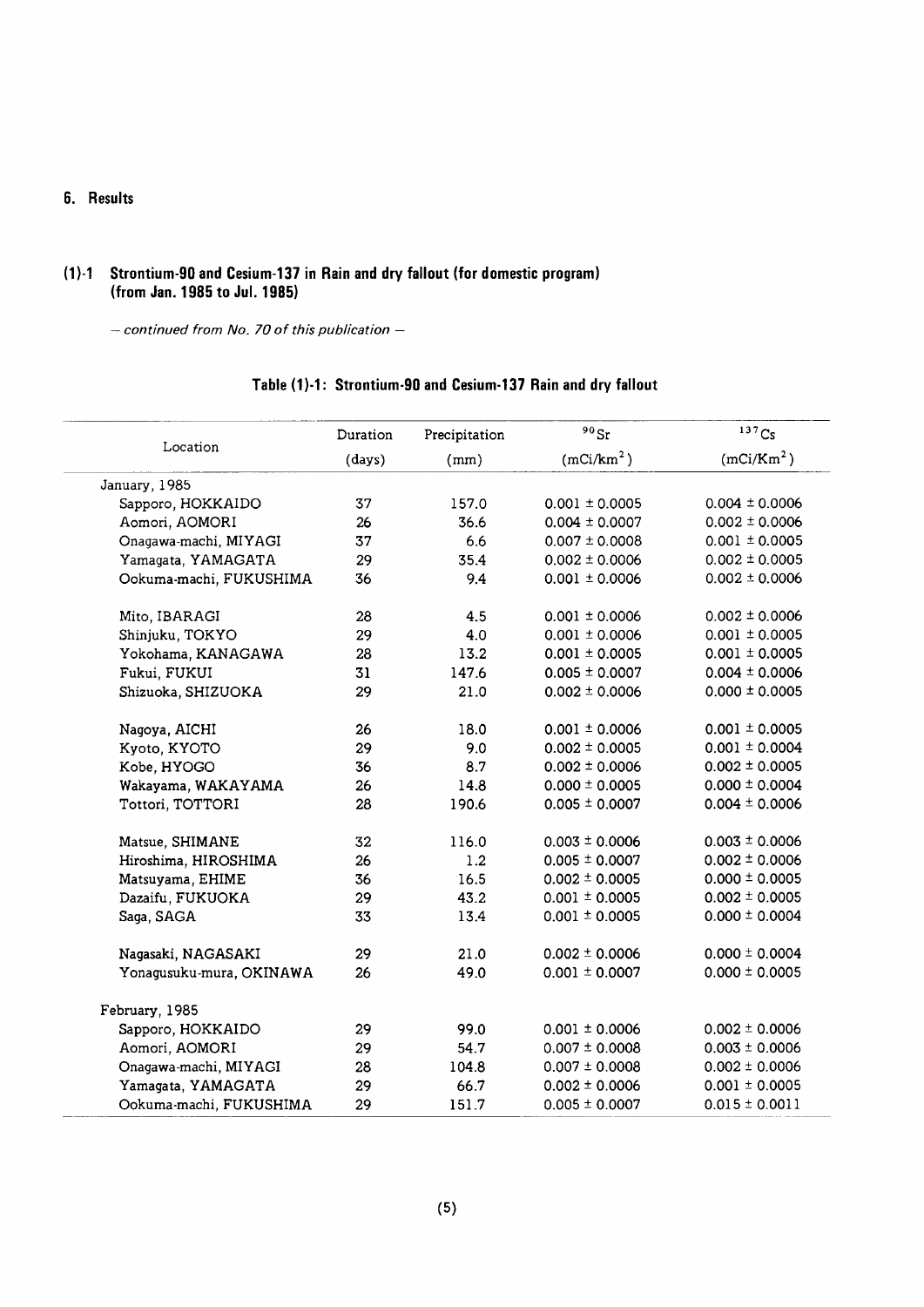|                          | Duration | Precipitation | $90$ Sr                | $137$ Cs               |
|--------------------------|----------|---------------|------------------------|------------------------|
| Location                 | (days)   | (mm)          | (mCi/km <sup>2</sup> ) | (mCi/Km <sup>2</sup> ) |
| Mito, IBARAGI            | 29       | 185.0         | $0.002 \pm 0.0006$     | $0.003 \pm 0.0006$     |
| Shinjuku, TOKYO          | 29       | 185.2         | $0.005 \pm 0.0007$     | $0.003 \pm 0.0006$     |
| Yokohama, KANAGAWA       | 30       | 178.3         | $0.002 \pm 0.0006$     | $0.001 \pm 0.0006$     |
| Fukui, FUKUI             | 26       | 214.2         | $0.004 \pm 0.0006$     | $0.002 \pm 0.0005$     |
| Shizuoka, SHIZUOKA       | 29       | 152.5         | $0.001 \pm 0.0005$     | $0.001 \pm 0.0006$     |
| Nagoya, AICHI            | 29       | 132.0         | $0.002 \pm 0.0006$     | $0.002 \pm 0.0005$     |
| Kyoto, KYOTO             | 29       | 92.0          | $0.002 \pm 0.0005$     | $0.001 \pm 0.0004$     |
| Kobe, HYOGO              | 29       | 98.7          | $0.002 \pm 0.0006$     | $0.002 \pm 0.0006$     |
| Wakayama, WAKAYAMA       | 33       | 44.2          | $0.002 \pm 0.0006$     | $0.002 \pm 0.0005$     |
| Tottori, TOTTORI         | 29       | 172.2         | $0.004 \pm 0.0007$     | $0.004 \pm 0.0008$     |
| Matsue, SHIMANE          | 31       | 117.6         | $0.003 \pm 0.0007$     | $0.003 \pm 0.0006$     |
| Hiroshima, HIROSHIMA     | 29       | 112.8         | $0.006 \pm 0.0007$     | $0.001 \pm 0.0005$     |
| Matsuyama, EHIME         | 29       | 80.5          | $0.002 \pm 0.0005$     | $0.001 \pm 0.0005$     |
| Dazaifu, FUKUOKA         | 29       | 139.0         | $0.002 \pm 0.0006$     | $0.001 \pm 0.0005$     |
| Saga, SAGA               | 30       | 132.9         | $0.002 \pm 0.0006$     | $0.002 \pm 0.0005$     |
| Nagasaki, NAGASAKI       | 29       | 114.0         | $0.002 \pm 0.0005$     | $0.001 \pm 0.0005$     |
| Yonagusuku-mura, OKINAWA | 29       | 177.0         | $0.001 \pm 0.0005$     | $0.001 \pm 0.0005$     |
| March, 1985              |          |               |                        |                        |
| Sapporo, HOKKAIDO        | 37       | 157.0         | $0.001 \pm 0.0005$     | $0.004 \pm 0.0006$     |
| Aomori, AOMORI           | 32       | 15.5          | $0.013 \pm 0.0010$     | $0.004 \pm 0.0007$     |
| Onagawa-machi, MIYAGI    | 30       | 127.7         | $0.006 \pm 0.0007$     | $0.002 \pm 0.0006$     |
| Yamagata, YAMAGATA       | 32       | 65.6          | $0.003 \pm 0.0006$     | $0.003 \pm 0.0007$     |
| Ookuma-machi, FUKUSHIMA  | 30       | 149.2         | $0.006 \pm 0.0007$     | $0.003 \pm 0.0007$     |
| Mito, IBARAGI            | 32       | 126.0         | $0.003 \pm 0.0006$     | $0.001 \pm 0.0006$     |
| Shinjuku, TOKYO          | 32       | 145.7         | $0.002 \pm 0.0006$     | $0.003 \pm 0.0007$     |
| Yokohama, KANAGAWA       | 30       | 188.5         | $0.005 \pm 0.0007$     | $0.003 \pm 0.0006$     |
| Fukui, FUKUI             | 32       | 161.4         | $0.004 \pm 0.0007$     | $0.006 \pm 0.0008$     |
| Shizuoka, SHIZUOKA       | 32       | 319.0         | $0.001 \pm 0.0005$     | $0.002 \pm 0.0006$     |
| Nagoya, AICHI            | 32       | 165.0         | $0.003 \pm 0.0006$     | $0.003 \pm 0.0006$     |
| Kyoto, KYOTO             | 29       | 127.1         | $0.003 \pm 0.0006$     | $0.001 \pm 0.0005$     |
| Kobe, HYOGO              | 31       | 117.0         | $0.002 \pm 0.0006$     | $0.002 \pm 0.0006$     |
| Wakayama, WAKAYAMA       | 25       | 148.3         | $0.003 \pm 0.0007$     | $0.001 \pm 0.0005$     |
| Tottori, TOTTORI         | 32       | 177.6         | $0.006 \pm 0.0007$     | $0.006 \pm 0.0008$     |
| Matsue, SHIMANE          | 32       | 125.9         | $0.003 \pm 0.0007$     | $0.006 \pm 0.0008$     |
| Hiroshima, HIROSHIMA     | 32       | 190.0         | $0.004 \pm 0.0007$     | $0.004 \pm 0.0006$     |
| Matsuyama, EHIME         | 32       | 155.0         | $0.002 \pm 0.0006$     | $0.002 \pm 0.0006$     |
| Dazaifu, FUKUOKA         | 32       | 181.4         | $0.002 \pm 0.0006$     | $0.003 \pm 0.0006$     |
| Saga, SAGA               | 26       | 121.6         | $0.002 \pm 0.0006$     | $0.001 \pm 0.0005$     |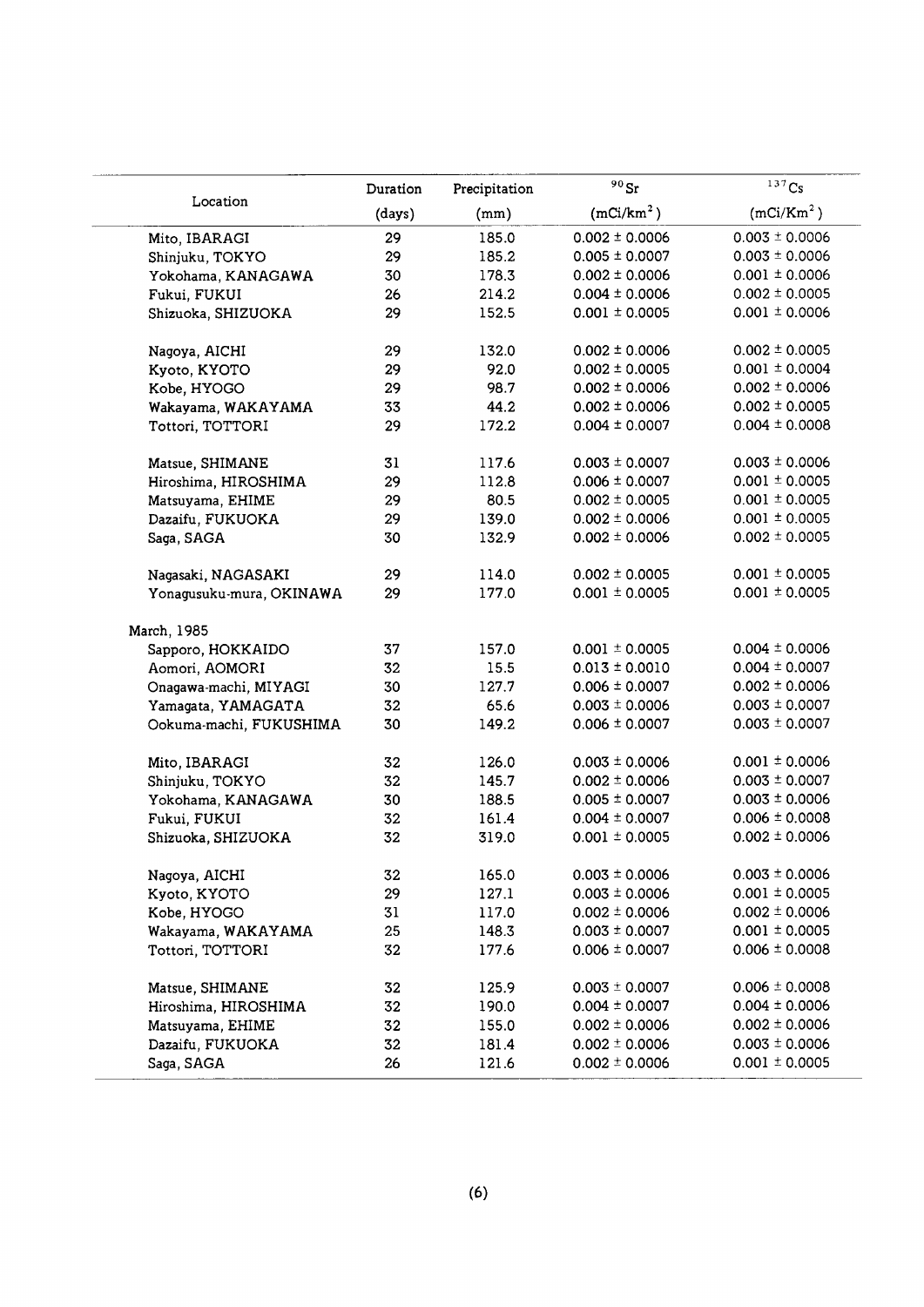|                                                | Duration | Precipitation | 90Sr                   | $137$ Cs           |  |
|------------------------------------------------|----------|---------------|------------------------|--------------------|--|
| Location                                       | (days)   | (mm)          | (mCi/km <sup>2</sup> ) | $(mCi/Km^2)$       |  |
| Nagasaki, NAGASAKI                             | 32       | 186.0         | $0.002 \pm 0.0005$     | $0.003 \pm 0.0006$ |  |
| Yonaqusuku-mura, OKINAWA                       | 34       | 108.5         | $0.001 \pm 0.0005$     | $0.000 \pm 0.0004$ |  |
| April, 1985                                    |          |               |                        |                    |  |
| Sapporo, HOKKAIDO                              | 31       | 51.5          | $0.002 \pm 0.0006$     | $0.004 \pm 0.0006$ |  |
| Aomori, AOMORI                                 | 31       | 33.0          | $0.021 \pm 0.0011$     | $0.002 \pm 0.0006$ |  |
| Onagawa-machi, MIYAGI                          | 33       | 138.8         | $0.006 \pm 0.0007$     | $0.004 \pm 0.0007$ |  |
| Yamagata, YAMAGATA                             | 31       | 54.4          | $0.001 \pm 0.0006$     | $0.004 \pm 0.0007$ |  |
| Ookuma-machi, FUKUSHIMA                        | 33       | 225.1         | $0.002 \pm 0.0006$     | $0.005 \pm 0.0006$ |  |
| Mito, IBARAGI                                  | 31       | 176.5         | $0.001 \pm 0.0006$     | $0.003 \pm 0.0006$ |  |
| Shinjuku, TOKYO                                | 31       | 213.2         | $0.001 \pm 0.0006$     | $0.004 \pm 0.0006$ |  |
| Yokohama, KANAGAWA                             | 32       | 253.8         | $0.002 \pm 0.0007$     | $0.004 \pm 0.0006$ |  |
| Fukui, FUKUI                                   | 31       | 174.7         | $0.001 \pm 0.0006$     | $0.003 \pm 0.0006$ |  |
| Shizuoka, SHIZUOKA                             | 31       | 241.5         | $0.002 \pm 0.0007$     | $0.002 \pm 0.0006$ |  |
| Nagoya, AICHI                                  | 31       | 210.0         | $0.002 \pm 0.0006$     | $0.003 \pm 0.0006$ |  |
| Kyoto, KYOTO                                   | 30       | 133.9         | $0.003 \pm 0.0006$     | $0.001 \pm 0.0005$ |  |
| Kobe, HYOGO                                    | 32       | 171.2         | $0.001 \pm 0.0005$     | $0.002 \pm 0.0005$ |  |
| Wakayama, WAKAYAMA                             | 40       | 88.3          | $0.002 \pm 0.0006$     | $0.003 \pm 0.0006$ |  |
| Tottori, TOTTORI                               | 31       | 191.8         | $0.005 \pm 0.0007$     | $0.004 \pm 0.0007$ |  |
| Matsue, SHIMANE                                | 31       | 117.6         | $0.002 \pm 0.0006$     | $0.004 \pm 0.0006$ |  |
| Hiroshima, HIROSHIMA                           | 31       | 160.2         | $0.003 \pm 0.0007$     | $0.003 \pm 0.0006$ |  |
| Matsuyama, EHIME                               | 31       | 131.5         | $0.002 \pm 0.0006$     | $0.003 \pm 0.0006$ |  |
| Dazaifu, FUKUOKA                               | 31       | 140.3         | $0.001 \pm 0.0005$     | $0.002 \pm 0.0006$ |  |
| Saga, SAGA                                     | 37       | 140.5         | $0.003 \pm 0.0006$     | $0.002 \pm 0.0006$ |  |
|                                                | 31       | 129.5         | $0.002 \pm 0.0006$     | $0.002 \pm 0.0005$ |  |
| Nagasaki, NAGASAKI<br>Yonagusuku-mura, OKINAWA | 28       | 142.5         | $0.002 \pm 0.0006$     | $0.001 \pm 0.0005$ |  |
| May, 1985                                      |          |               |                        |                    |  |
| Sapporo, HOKKAIDO                              | 31       | 16.0          | $0.003 \pm 0.0006$     | $0.002 \pm 0.0006$ |  |
| Aomori, AOMORI                                 | 32       | 77.5          | $0.020 \pm 0.0011$     | $0.002 \pm 0.0006$ |  |
| Onagawa-machi, MIYAGI                          | 32       | 110.5         | $0.004 \pm 0.0007$     | $0.002 \pm 0.0006$ |  |
| Yamagata, YAMAGATA                             | 32       | 79.2          | $0.002 \pm 0.0008$     | $0.002 \pm 0.0007$ |  |
| Ookuma-machi, FUKUSHIMA                        | 32       | 69.3          | $0.002 \pm 0.0006$     | $0.002 \pm 0.0005$ |  |
|                                                |          |               |                        |                    |  |
| Mito IBARAGI                                   | 32       | 67.0          | $0.001 \pm 0.0005$     | $0.002 \pm 0.0006$ |  |
| Shinjuku, TOKYO                                | 32       | 89.6          | $0.001 \pm 0.0005$     | $0.001 \pm 0.0005$ |  |
| Yokohama, KANAGAWA                             | 32       | 117.9         | $0.003 \pm 0.0006$     | $0.002 \pm 0.0006$ |  |
| Fukui, FUKUI                                   | 31       | 189.3         | $0.000 \pm 0.0005$     | $0.001 \pm 0.0006$ |  |
| Shizuoka, SHIZUOKA                             | 32       | 185.5         | $0.002 \pm 0.0007$     | $0.001 \pm 0.0006$ |  |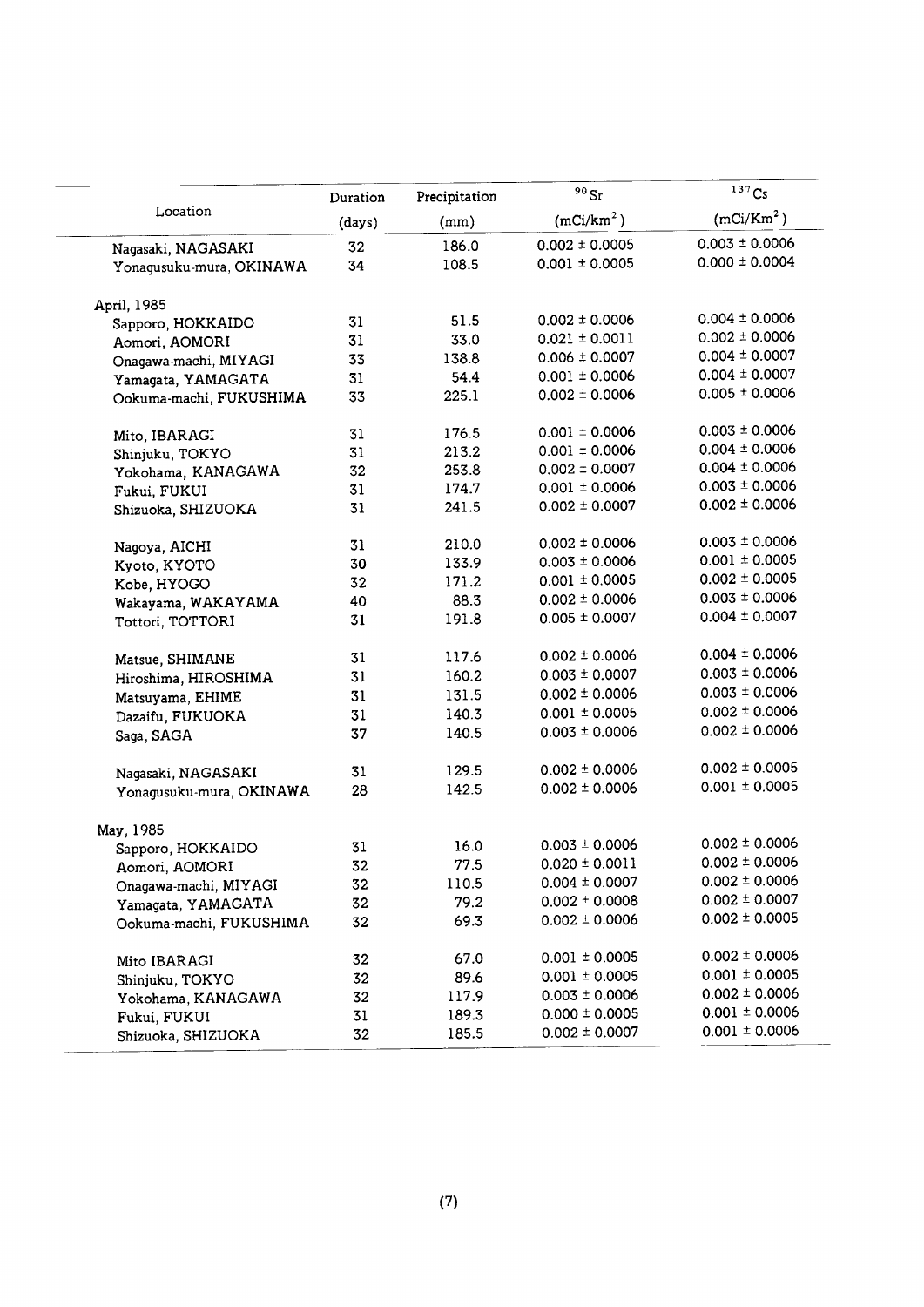|                          | Duration | Precipitation | $90$ Sr                | $\overline{137}$ Cs    |
|--------------------------|----------|---------------|------------------------|------------------------|
| Location                 | (days)   | (mm)          | (mCi/km <sup>2</sup> ) | (mCi/Km <sup>2</sup> ) |
| Nagoya, AICHI            | 31       | 211.5         | $0.002 \pm 0.0005$     | $0.001 \pm 0.0005$     |
| Kyoto, KYOTO             | 32       | 60.7          | $0.002 \pm 0.0006$     | $0.001 \pm 0.0005$     |
| Kobe, HYOGO              | 32       | 167.9         | $0.002 \pm 0.0005$     | $0.001 \pm 0.0006$     |
| Wakayama, WAKAYAMA       | 28       | 131.5         | $0.002 \pm 0.0006$     | $0.002 \pm 0.0005$     |
| Tottori, TOTTORI         | 32       | 134.8         | $0.004 \pm 0.0007$     | $0.001 \pm 0.0005$     |
| Hiroshima, HIROSHIMA     | 34       | 155.8         | $0.005 \pm 0.0007$     | $0.001 \pm 0.0005$     |
| Matsuyama, EHIME         | 32       | 186.5         | $0.003 \pm 0.0006$     | $0.002 \pm 0.0005$     |
| Dazaifu, FUKUOKA         | 32       | 193.5         | $0.002 \pm 0.0006$     | $0.000 \pm 0.0005$     |
| Saga, SAGA               | 31       | 225.7         | $0.003 \pm 0.0006$     | $0.001 \pm 0.0006$     |
| Nagasaki, NAGASAKI       | 32       | 229.5         | $0.002 \pm 0.0006$     | $0.001 \pm 0.0005$     |
| Yonagusuku-mura, OKINAWA | 32       | 167.5         | $0.000 \pm 0.0005$     | $0.001 \pm 0.0005$     |
| June, 1985               |          |               |                        |                        |
| Sapporo, HOKKAIDO        | 32       | 16.0          | $0.001 \pm 0.0006$     | $0.004 \pm 0.0006$     |
| Onagawa-machi, MIYAGI    | 30       | 93.9          | $0.004 \pm 0.0006$     | $0.002 \pm 0.0005$     |
| Yamagata, YAMAGATA       | 31       | 57.9          | $0.002 \pm 0.0006$     | $0.002 \pm 0.0005$     |
| Ookuma-machi, FUKUSHIMA  | 31       | 217.6         | $0.003 \pm 0.0006$     | $0.002 \pm 0.0005$     |
| Mito, IBARAGI            | 31       | 332.5         | $0.002 \pm 0.0006$     | $0.001 \pm 0.0004$     |
| Shinjuku, TOKYO          | 31       | 439.5         | $0.001 \pm 0.0006$     | $0.002 \pm 0.0005$     |
| Yokohama, KANAGAWA       | 32       | 535.3         | $0.003 \pm 0.0006$     | $0.002 \pm 0.0005$     |
| Fukui, FUKUI             | 37       | 290.4         | $0.001 \pm 0.0006$     | $0.002 \pm 0.0005$     |
| Shizuoka, SHIZUOKA       | 31       | 520.5         | $0.000 \pm 0.0006$     | $0.001 \pm 0.0004$     |
| Nagoya, AICHI            | 32       | 374.4         | $0.002 \pm 0.0006$     | $0.002 \pm 0.0005$     |
| Kyoto, KYOTO             | 32       | 344.9         | $0.003 \pm 0.0007$     | $0.002 \pm 0.0005$     |
| Kobe, HYOGO              | 32       | 197.3         | $0.001 \pm 0.0006$     | $0.002 \pm 0.0005$     |
| Wakayama, WAKAYAMA       | 30       | 282.0         | $0.001 \pm 0.0006$     | $0.001 \pm 0.0005$     |
| Tottori, TOTTORI         | 31       | 262.5         | $0.007 \pm 0.0008$     | $0.001 \pm 0.0005$     |
| Hiroshima, HIROSHIMA     | 29       | 420.9         | $0.004 \pm 0.0006$     | $0.001 \pm 0.0004$     |
| Matsuyama, EHIME         | 31       | 236.5         | $0.002 \pm 0.0005$     | $0.001 \pm 0.0005$     |
| Dazaifu FUKUOKA          | 31       | 633.2         | $0.001 \pm 0.0006$     | $0.001 \pm 0.0005$     |
| Saga, SAGA               | 24       | 553.4         | $0.002 \pm 0.0006$     | $0.001 \pm 0.0005$     |
| Nagasaki, NAGASAKI       | 31       | 456.5         | $0.002 \pm 0.0006$     | $0.001 \pm 0.0005$     |
| Yonagusuku-mura, OKINAWA | 33       | 279.0         | $0.001 \pm 0.0005$     | $0.000 \pm 0.0004$     |
| July, 1985               |          |               |                        |                        |
| Yamagata, YAMAGATA       | 32       | 168.1         | $0.001 \pm 0.0005$     | $0.000 \pm 0.0005$     |
| Nagoya, AICHI            | 32       | 230.3         | $0.001 \pm 0.0006$     | $0.000 \pm 0.0004$     |
| Kobe, HYOGO              | 31       | 92.6          | $0.001 \pm 0.0006$     | $0.000 \pm 0.0004$     |
| Hiroshima, HIROSHIMA     | 32       | 216.6         | $0.002 \pm 0.0006$     | $0.001 \pm 0.0004$     |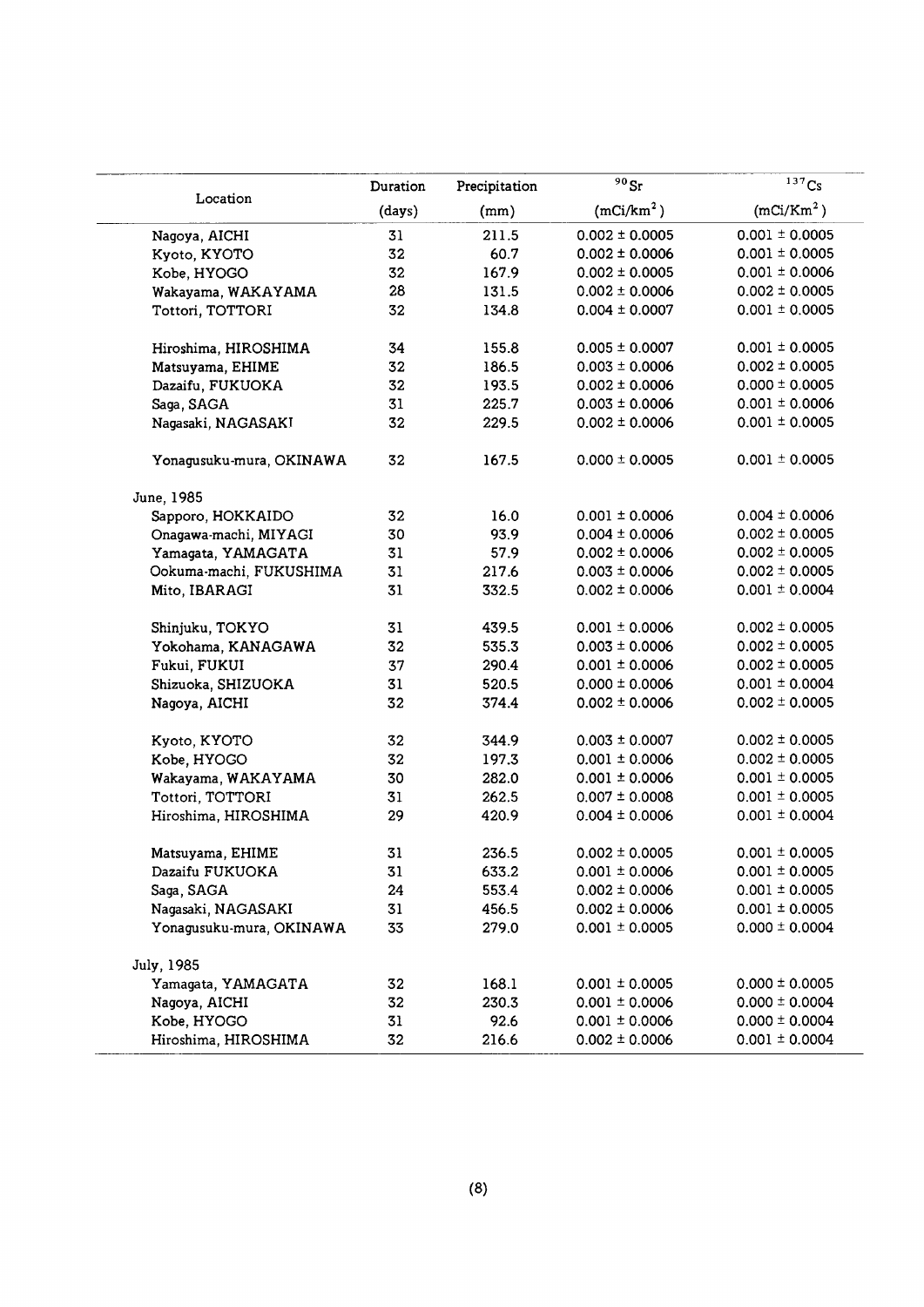

 $(9)$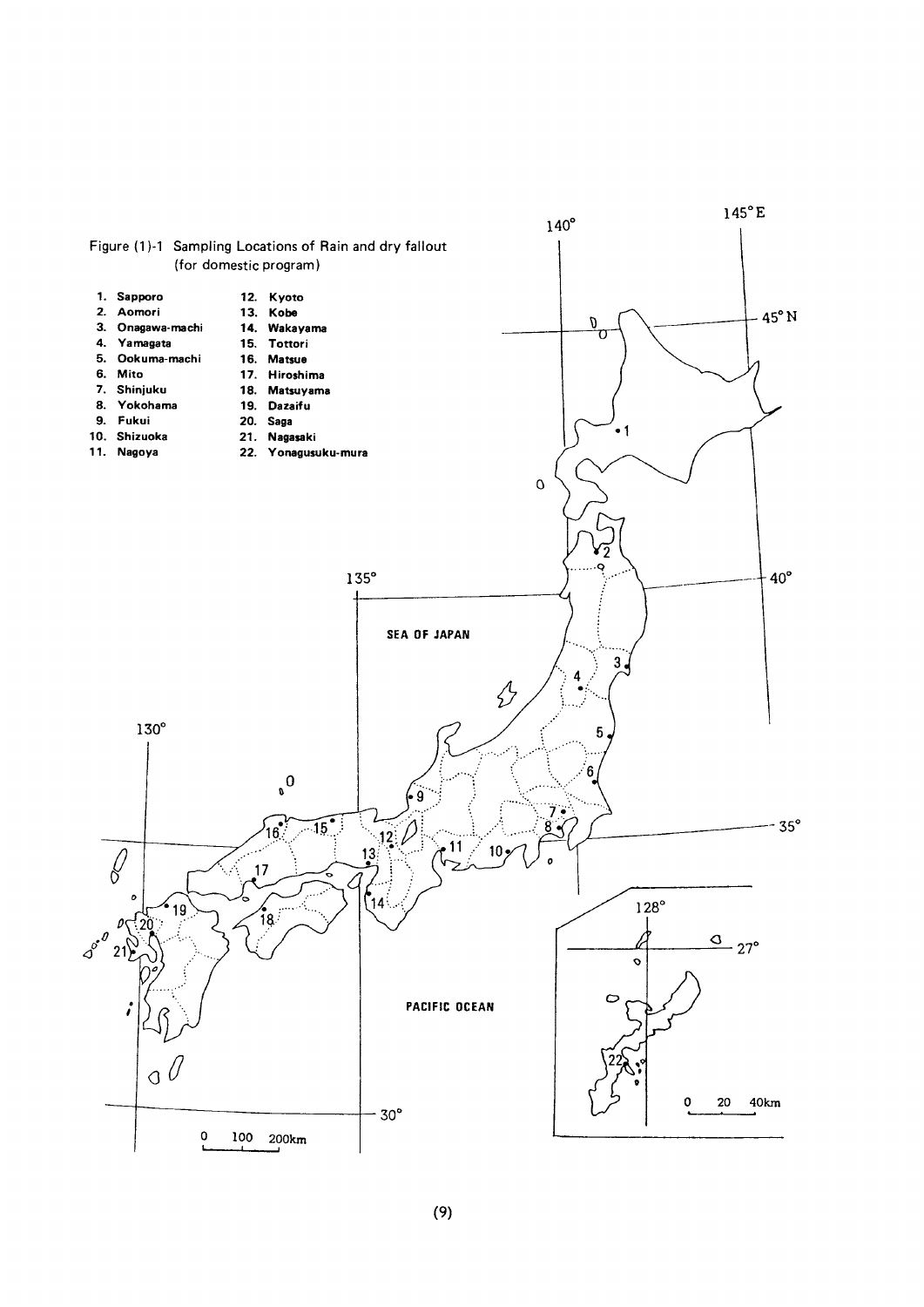## (1)-2 Strontium-90 and Cesium-137 in Rain and dry fallout (for WHO program) (from Jan. 1985 to Jul. 1985)

- continued from No. 70 of this publication -

|                      | Duration | Precipitation | $90$ Sr                | $137$ Cs               |
|----------------------|----------|---------------|------------------------|------------------------|
| Location             | (days)   | (mm)          | (mCi/km <sup>2</sup> ) | (mCi/Km <sup>2</sup> ) |
| January, 1985        |          |               |                        |                        |
| Akita, AKITA         | 29       | 81.9          | $0.004 \pm 0.0007$     | $0.002 \pm 0.0006$     |
| Niigata, NIIGATA     | 29       | 73.9          | $0.002 \pm 0.0006$     | $0.006 \pm 0.0006$     |
| Kanazawa, ISHIKAWA   | 35       | 275.0         | $0.004 \pm 0.0006$     | $0.004 \pm 0.0007$     |
| Nagano, NAGANO       | 29       | 13.4          | $0.002 \pm 0.0006$     | $0.001 \pm 0.0005$     |
| Osaka, OSAKA         | 29       | 20.7          | $0.001 \pm 0.0005$     | $0.000 \pm 0.0005$     |
| Okayama, OKAYAMA     | 28       | 11.2          | $0.000 \pm 0.0005$     | $0.000 \pm 0.0004$     |
| Yamaguchi, YAMAGUCHI | 33       | 49.5          | $0.004 \pm 0.0006$     | $0.001 \pm 0.0005$     |
| Kochi, KOCHI         | 28       | 7.7           | $0.004 \pm 0.0006$     | $0.002 \pm 0.0004$     |
| Kagoshima, KAGOSHIMA | 26       | 12.0          | $0.003 \pm 0.0007$     | $0.002 \pm 0.0005$     |
| February, 1985       |          |               |                        |                        |
| Akita, AKITA         | 29       | 119.1         | $0.004 \pm 0.0007$     | $0.004 \pm 0.0006$     |
| Chiba, CHIBA         | 29       | 206.3         | $0.000 \pm 0.0005$     | $0.002 \pm 0.0004$     |
| Niigata, NIIGATA     | 29       | 64.5          | $0.004 \pm 0.0007$     | $0.004 \pm 0.0007$     |
| Kanazawa, ISHIKAWA   | 29       | 161.5         | $0.004 \pm 0.0006$     | $0.003 \pm 0.0006$     |
| Nagano, NAGANO       | 29       | 64.6          | $0.001 \pm 0.0005$     | $0.001 \pm 0.0005$     |
| Osaka, OSAKA         | 29       | 95.3          | $0.003 \pm 0.0006$     | $0.002 \pm 0.0006$     |
| Okayama, OKAYAMA     | 29       | 95.5          | $0.001 \pm 0.0005$     | $0.001 \pm 0.0005$     |
| Yamaguchi, YAMAGUCHI | 29       | 164.5         | $0.004 \pm 0.0006$     | $0.001 \pm 0.0005$     |
| Kochi, KOCHI         | 29       | 178.5         | $0.004 \pm 0.0006$     | $0.002 \pm 0.0004$     |
| Kagoshima, KAGOSHIMA | 29       | 189.0         | $0.008 \pm 0.0008$     | $0.003 \pm 0.0006$     |
| March, 1985          |          |               |                        |                        |
| Akita, AKITA         | 32       | 109.5         | $0.002 \pm 0.0006$     | $0.004 \pm 0.0007$     |
| Chiba, CHIBA         | 32       | 158.2         | $0.001 \pm 0.0006$     | $0.002 \pm 0.0005$     |
| Niigata, NIIGATA     | 32       | 113.7         | $0.003 \pm 0.0006$     | $0.004 \pm 0.0007$     |
| Kanazawa, ISHIKAWA   | 33       | 208.5         | $0.003 \pm 0.0006$     | $0.005 \pm 0.0007$     |
| Nagano, NAGANO       | 32       | 88.6          | $0.001 \pm 0.0005$     | $0.001 \pm 0.0006$     |
| Osaka, OSAKA         | 30       | 179.8         | $0.003 \pm 0.0007$     | $0.003 \pm 0.0007$     |
| Okayama, OKAYAMA     | 32       | 117.5         | $0.002 \pm 0.0006$     | $0.001 \pm 0.0005$     |
| Yamaguchi, YAMAGUCHI | 33       | 177.5         | $0.003 \pm 0.0006$     | $0.002 \pm 0.0006$     |
| Kochi, KOCHI         | 28       | 245.7         | $0.005 \pm 0.0007$     | $0.002 \pm 0.0005$     |
| Kagoshima, KAGOSHIMA | 32       | 125.0         | $0.003 \pm 0.0006$     | $0.002 \pm 0.0006$     |

## Table (1)-2: Strontium-90 and Cesium-137 Rain and dry fallout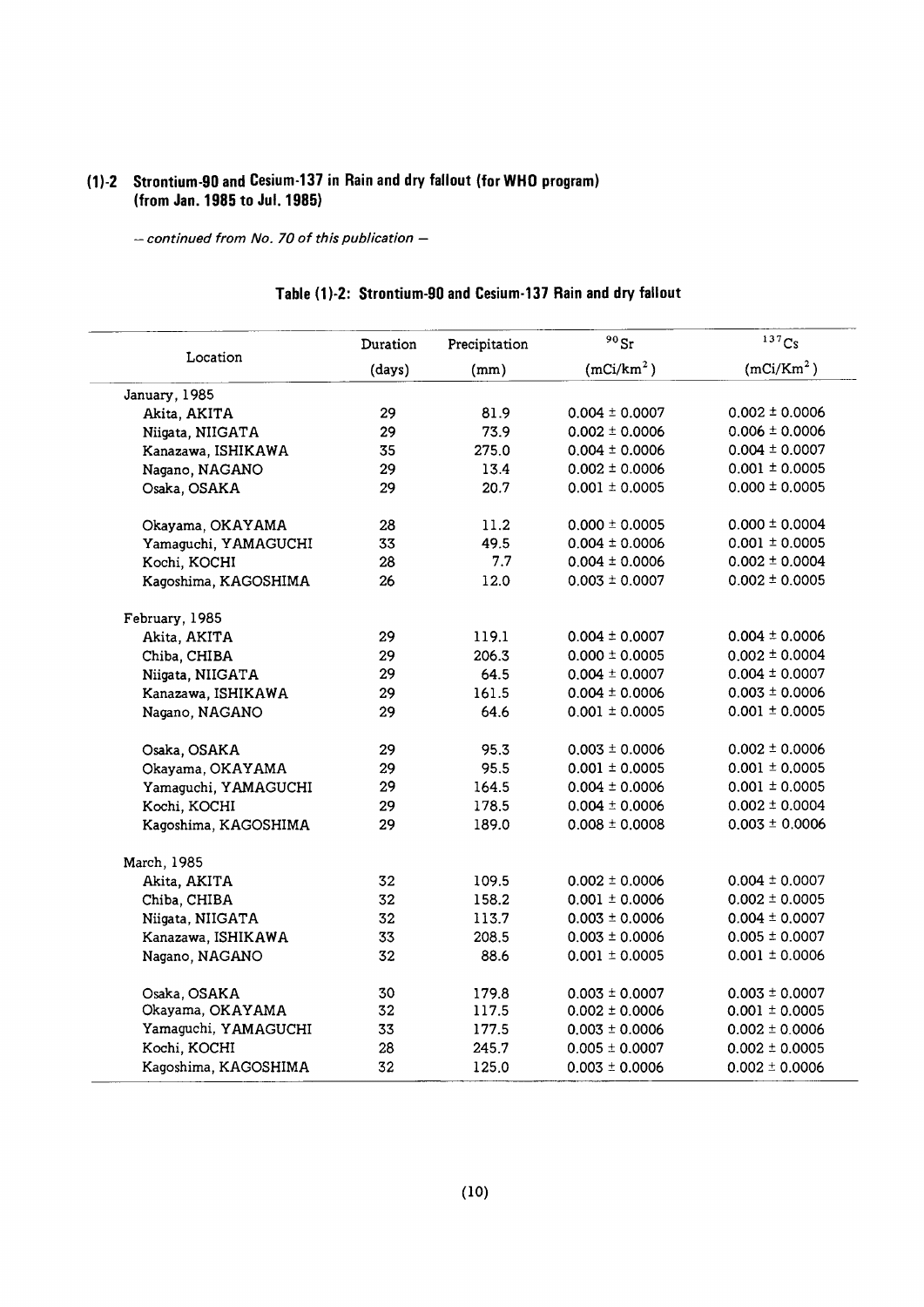|                      | Duration | Precipitation | $90$ Sr                | $137$ Cs               |
|----------------------|----------|---------------|------------------------|------------------------|
| Location             | (days)   | (mm)          | (mCi/Km <sup>2</sup> ) | (mCi/Km <sup>2</sup> ) |
| April, 1985          |          |               |                        |                        |
| Akita, AKITA         | 31       | 115.5         | $0.002 \pm 0.0006$     | $0.004 \pm 0.0006$     |
| Chiba, CHIBA         | 32       | 180.3         | $0.001 \pm 0.0007$     | $0.003 \pm 0.0005$     |
| Niigata, NIIGATA     | 31       | 58.3          | $0.002 \pm 0.0006$     | $0.003 \pm 0.0006$     |
| Kanazawa, ISHIKAWA   | 30       | 124.0         | $0.001 \pm 0.0006$     | $0.002 \pm 0.0006$     |
| Nagano, NAGANO       | 31       | 66.1          | $0.002 \pm 0.0007$     | $0.000 \pm 0.0005$     |
| Osaka, OSAKA         | 32       | 200.7         | $0.002 \pm 0.0006$     | $0.002 \pm 0.0006$     |
| Okayama, OKAYAMA     | 31       | 136.0         | $0.003 \pm 0.0006$     | $0.002 \pm 0.0005$     |
| Yamaguchi, YAMAGUCHI | 30       | 215.5         | $0.003 \pm 0.0006$     | $0.003 \pm 0.0006$     |
| Kochi, KOCHI         | 35       | 419.7         | $0.006 \pm 0.0007$     | $0.003 \pm 0.0006$     |
| Kagoshima, KAGOSHIMA | 31       | 63.0          | $0.004 \pm 0.0006$     | $0.001 \pm 0.0005$     |
| May, 1985            |          |               |                        |                        |
| Akita, AKITA         | 32       | 130.0         | $0.001 \pm 0.0005$     | $0.002 \pm 0.0006$     |
| Chiba, CHIBA         | 33       | 120.1         | $0.001 \pm 0.0006$     | $0.001 \pm 0.0005$     |
| Niigata, NIIGATA     | 32       | 165.3         | $0.003 \pm 0.0007$     | $0.001 \pm 0.0005$     |
| Kanazawa, ISHIKAWA   | 35       | 238.5         | $0.001 \pm 0.0006$     | $0.001 \pm 0.0005$     |
| Nagano, NAGANO       | 32       | 64.9          | $0.002 \pm 0.0006$     | $0.001 \pm 0.0005$     |
| Osaka, OSAKA         | 32       | 125.8         | $0.002 \pm 0.0005$     | $0.001 \pm 0.0006$     |
| Okayama, OKAYAMA     | 32       | 94.7          | $0.002 \pm 0.0006$     | $0.001 \pm 0.0006$     |
| Yamaguchi, YAMAGUCHI | 34       | 219.0         | $0.002 \pm 0.0006$     | $0.001 \pm 0.0005$     |
| Kochi, KOCHI         | 32       | 290.1         | $0.004 \pm 0.0007$     | $0.002 \pm 0.0006$     |
| Kagoshima, KAGOSHIMA | 32       | 159.0         | $0.003 \pm 0.0006$     | $0.002 \pm 0.0005$     |
| June, 1985           |          |               |                        |                        |
| Akita, AKITA         | 31       | 34.4          | $0.003 \pm 0.0009$     | $0.002 \pm 0.0007$     |
| Chiba, CHIBA         | 29       | 349.1         | $0.001 \pm 0.0007$     | $0.002 \pm 0.0006$     |
| Niigata, NIIGATA     | 31       | 97.5          | $0.002 \pm 0.0007$     | $0.001 \pm 0.0004$     |
| Kanazawa, ISHIKAWA   | 27       | 217.0         | $0.002 \pm 0.0006$     | $0.000 \pm 0.0004$     |
| Nagano, NAGANO       | 31       | 282.4         | $0.001 \pm 0.0006$     | $0.001 \pm 0.0005$     |
| Osaka, OSAKA         | 32       | 327.6         | $0.001 \pm 0.0006$     | $0.001 \pm 0.0005$     |
| Okayama, OKAYAMA     | 31       | 489.5         | $0.002 \pm 0.0005$     | $0.002 \pm 0.0005$     |
| Yamaguchi, YAMAGUCHI | 29       | 675.0         | $0.001 \pm 0.0006$     | $0.001 \pm 0.0004$     |
| Kochi, KOCHI         | 31       | 303.2         | $0.004 \pm 0.0007$     | $0.000 \pm 0.0004$     |
| Kagoshima, KAGOSHIMA | 31       | 180.5         | $0.001 \pm 0.0005$     | $0.001 \pm 0.0005$     |
| July, 1985           |          |               |                        |                        |
| Chiba, CHIBA         | 32       | 58.8          | $0.003 \pm 0.0022$     | $0.000 \pm 0.0004$     |
| Osaka, OSAKA         | 32       | 85.5          | $0.001 \pm 0.0007$     | $0.001 \pm 0.0004$     |
| Kagoshima, KAGOSHIMA | 32       | 260.0         | $0.001 \pm 0.0005$     | $0.000 \pm 0.0005$     |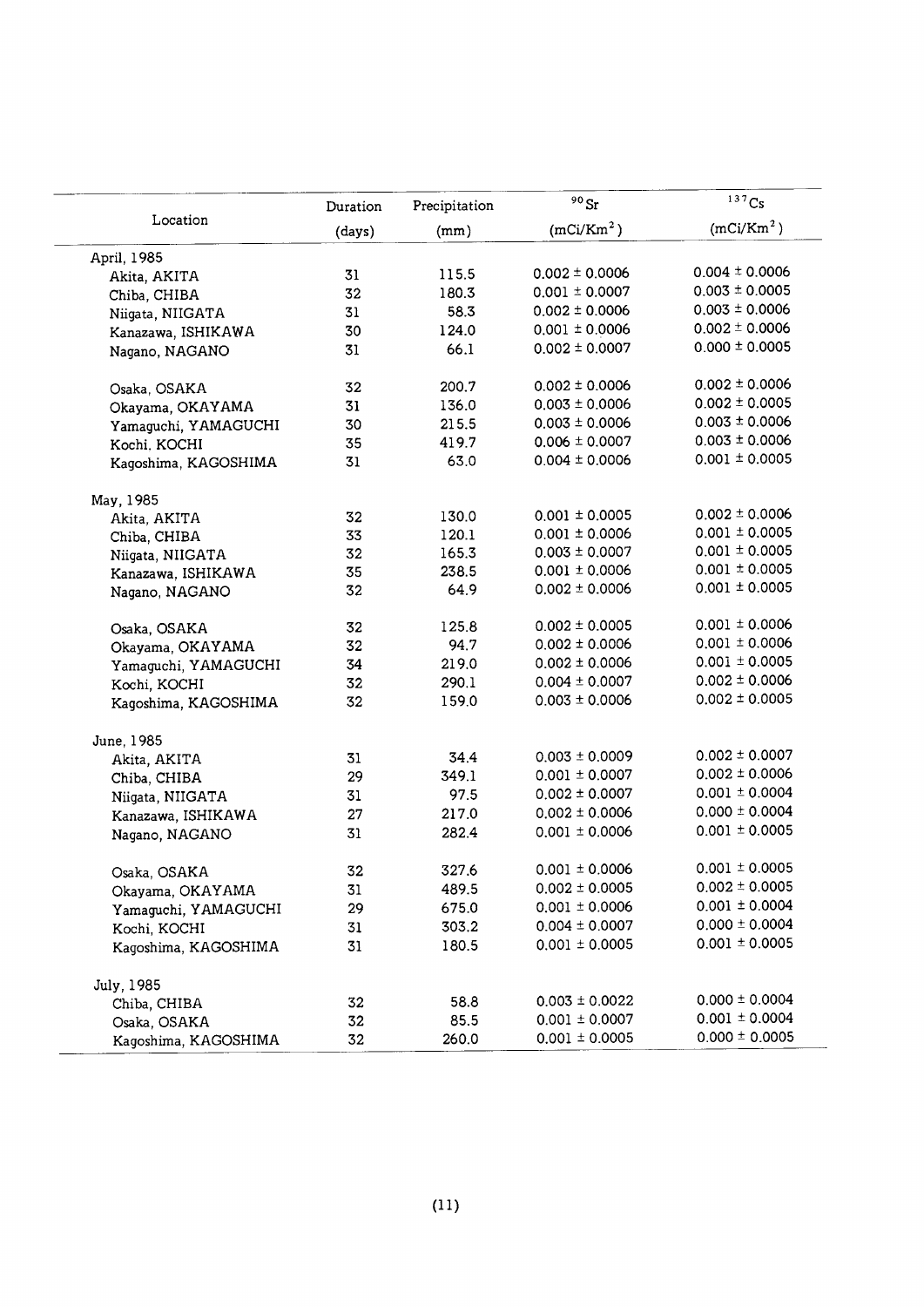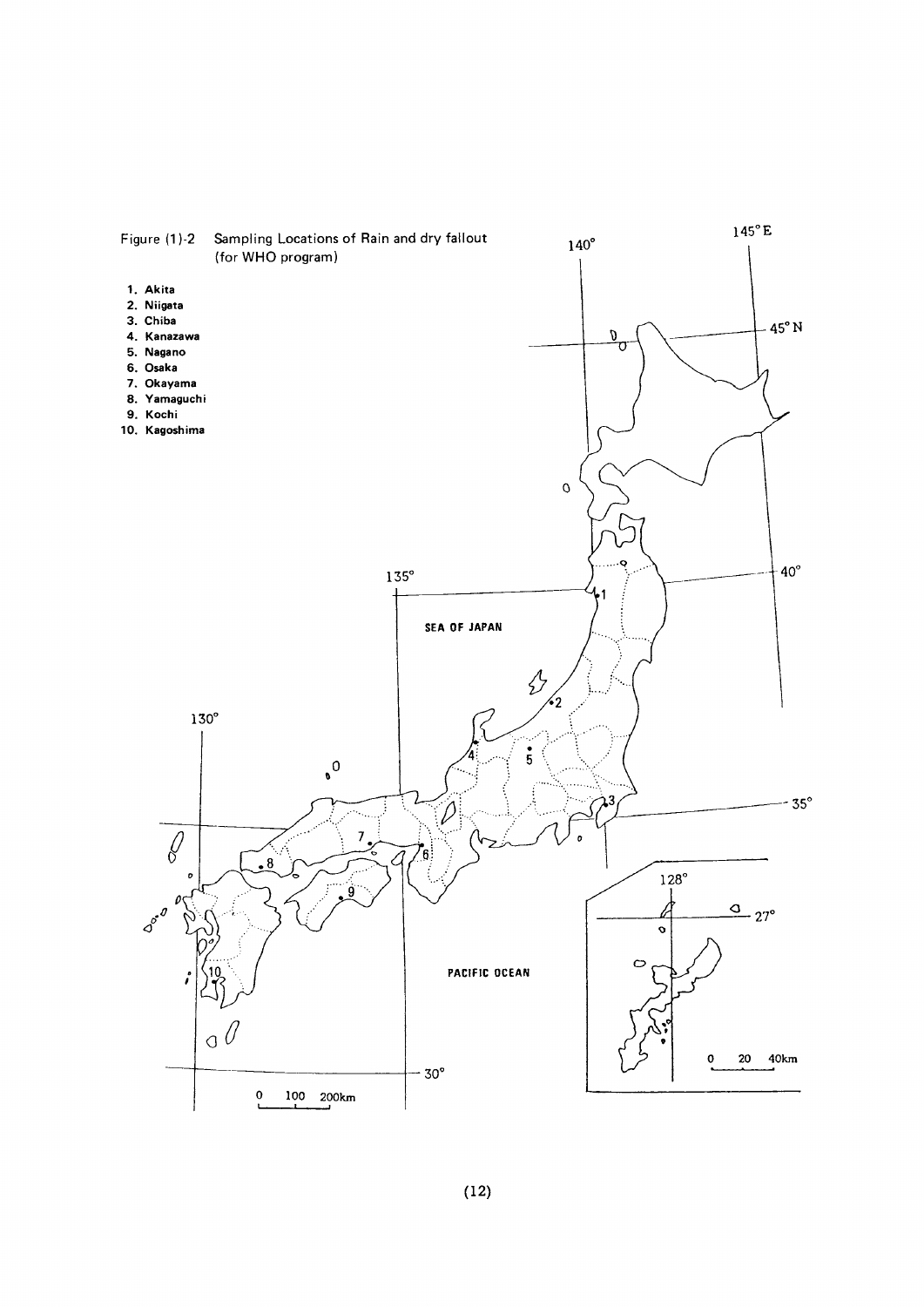## (2) Strontium-90 and Cesium-137 in Airborne dust (from Oct. 1984 to Jun. 1985)

- continued from No. 70 of this publication -

## Table (2): Strontium-90 and Cesium-137 in Airborne dust

|                               | Sampling   | Absorption     | $90$ Sr                        | 137Cs                      |
|-------------------------------|------------|----------------|--------------------------------|----------------------------|
| Location                      | Period     | volume $(m^3)$ | $(10^{-3} \,\mathrm{pCi/m^3})$ | $(10^{-3} \text{pCi/m}^3)$ |
| October $\sim$ December, 1984 |            |                |                                |                            |
| Ookuma-machi, FUKUSHIMA       | $10 - 12$  | 13,736         | $0.0 \pm 0.02$                 | $0.04 \pm 0.01$            |
| Mito, IBARAGI                 | $10 - 12$  | 11,488         | $0.01 \pm 0.02$                | $0.01 \pm 0.02$            |
| Niigata, NIIGATA              | $10 - 12$  | 13,971         | $0.0 \pm 0.02$                 | $0.01 \pm 0.01$            |
| Fukui, FUKUI                  | $10 - 12$  | 19,830         | $0.0 \pm 0.01$                 | $0.01 \pm 0.01$            |
| Hamaoka-machi, SHIZUOKA       | $10 - 12$  | 11,526         | $0.03 \pm 0.02$                | $0.01 \pm 0.01$            |
| Nagoya, AICHI                 | $10 - 12$  | 9,576          | $0.0 \pm 0.03$                 | $0.03 \pm 0.02$            |
| Kyoto, KYOTO                  | $10 - 12$  | 9,980          | $0.02 \pm 0.03$                | $0.0 \pm 0.02$             |
| Osaka, OSAKA                  | $10 - 12$  | 8,424          | $0.02 \pm 0.03$                | $0.0 \pm 0.02$             |
| Kobe, HYOGO                   | $10 - 12$  | 10,299         | $0.01 \pm 0.03$                | $0.01 \pm 0.02$            |
| Tottori, TOTTORI              | $10 - 12$  | 9,216          | $0.0 \pm 0.03$                 | $0.03 \pm 0.02$            |
| Hiroshima, HIROSHIMA          | $10 - 12$  | 10,710         | $0.0 \pm 0.02$                 | $0.0 \pm 0.02$             |
| Nagasaki, NAGASAKI            | $10 - 12$  | 12,052         | $0.01 \pm 0.02$                | $0.02 \pm 0.01$            |
| January $\sim$ February, 1985 |            |                |                                |                            |
| Kobe, HYOGO                   | $1 \sim 2$ | 9,923          | $0.0 \pm 0.02$                 | $0.0 \pm 0.01$             |
| January $\sim$ March, 1985    |            |                |                                |                            |
| Ookuma-machi, FUKUSHIMA       | $1 \sim 3$ | 10,870         | $0.01 \pm 0.02$                | $0.0 \pm 0.01$             |
| Mito, IBARAGI                 | $1 \sim 3$ | 10,890         | $0.01 \pm 0.02$                | $0.02 \pm 0.01$            |
| Niigata, NIIGATA              | $1 \sim 3$ | 15,454         | $0.0 \pm 0.02$                 | $0.01 \pm 0.01$            |
| Fukui, FUKUI                  | $1 \sim 3$ | 19,477         | $0.03 \pm 0.02$                | $0.01 \pm 0.01$            |
| Hamaoka-machi, SHIZUOKA       | $1 \sim 3$ | 11,654         | $0.0 \pm 0.02$                 | $0.0 \pm 0.01$             |
| Nagoya, AICHI                 | $1 \sim 3$ | 9,643          | $0.0 \pm 0.02$                 | $0.01 \pm 0.02$            |
| Kyoto, KYOTO                  | $1 \sim 3$ | 8,601          | $0.02 \pm 0.03$                | $0.0 \pm 0.02$             |
| Osaka, OSAKA                  | $1 \sim 3$ | 7,776          | $0.04 \pm 0.04$                | $0.03 \pm 0.02$            |
| Tottori, TOTTORI              | $1 \sim 3$ | 9,407          | $0.04 \pm 0.03$                | $0.0 \pm 0.02$             |
| Hiroshima, HIROSHIMA          | $1 \sim 3$ | 10,397         | $0.0 \pm 0.02$                 | $0.1 \pm 0.02$             |
| Nagasaki NAGASAKI             | $1 \sim 3$ | 11,837         | $0.0 \pm 0.02$                 | $0.01 \pm 0.01$            |
| April $\sim$ June, 1985       |            |                |                                |                            |
| Ookuma-machi, FUKUSHIMA       | $4 \sim 6$ | 10,111         | $0.04 \pm 0.02$                | $0.03 \pm 0.02$            |
| Niigata, NIIGATA              | $4~\sim 6$ | 15,911         | $0.01 \pm 0.02$                | $0.01 \pm 0.01$            |
| Fukui, FUKUI                  | $4 \sim 6$ | 19,961         | $0.0 \pm 0.01$                 | $0.0 \pm 0.01$             |
| Hamaoka-machi, SHIZUOKA       | $4 \sim 6$ | 11,312         | $0.02 \pm 0.02$                | $0.03 \pm 0.01$            |
| Nagoya, AICHI                 | 4 $\sim$ 6 | 10,259         | $0.02 \pm 0.02$                | $0.1 \pm 0.02$             |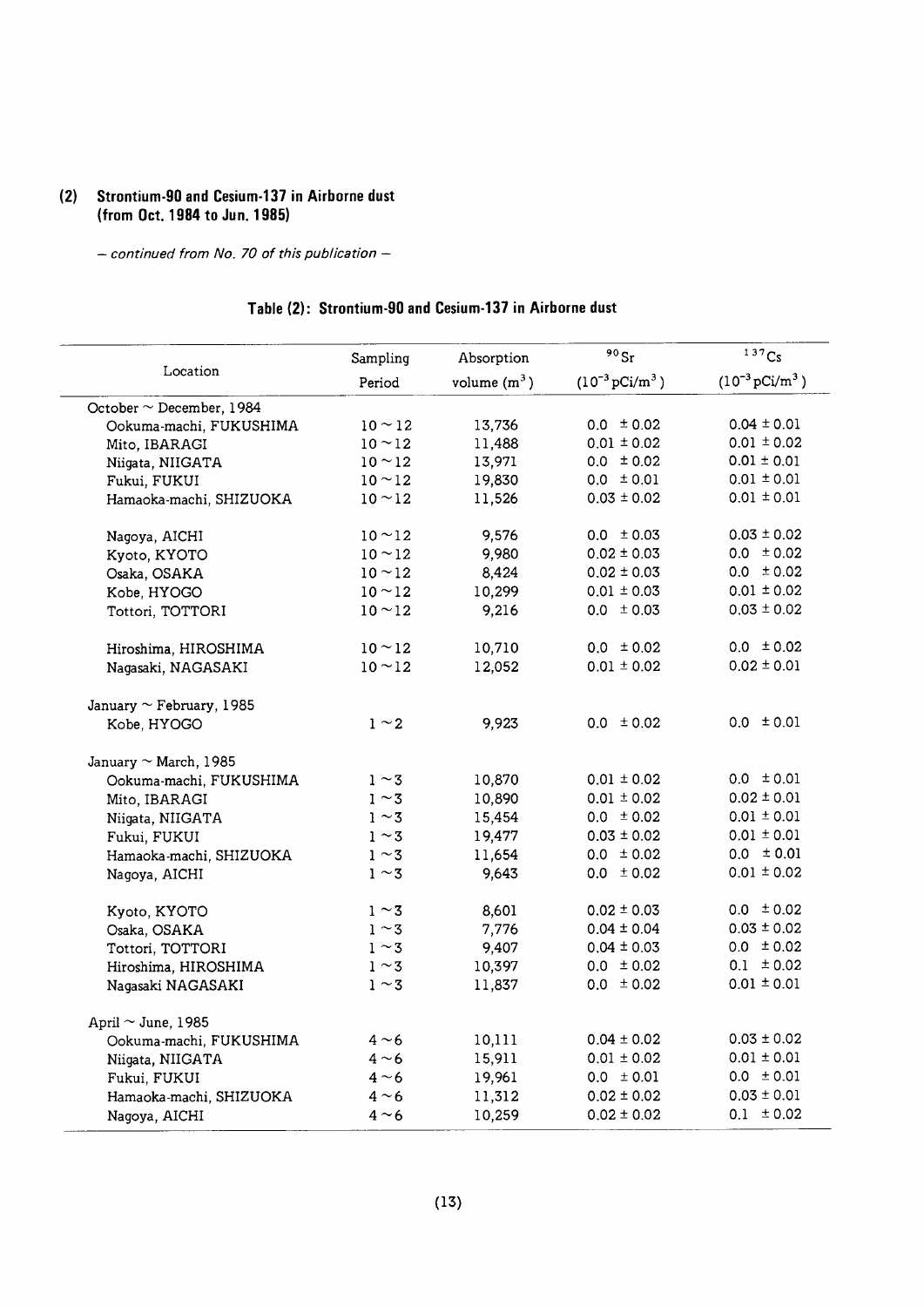| Location             | Sampling<br>Period | Absorption<br>volume $(m^3)$ | $^{90}$ Sr<br>$(10^{-3} \,\mathrm{pCi/m^3})$ | $137$ Cs<br>$(10^{-3} \,\mathrm{pCi/m^3})$ |
|----------------------|--------------------|------------------------------|----------------------------------------------|--------------------------------------------|
| Osaka, OSAKA         | $4~\sim 6$         | 14,008                       | $0.03 \pm 0.02$                              | $0.1 \pm 0.01$                             |
| Kobe, HYOGO          | $4^{\sim}6$        | 9.825                        | $0.03 \pm 0.02$                              | $0.1 \pm 0.02$                             |
| Tottori, TOTTORI     | $4~\sim~6$         | 10,003                       | $0.02 \pm 0.03$                              | $0.0 \pm 0.01$                             |
| Hiroshima, HIROSHIMA | $4 \sim 6$         | 10.097                       | $0.04 \pm 0.02$                              | $\pm 0.02$<br>0.1                          |

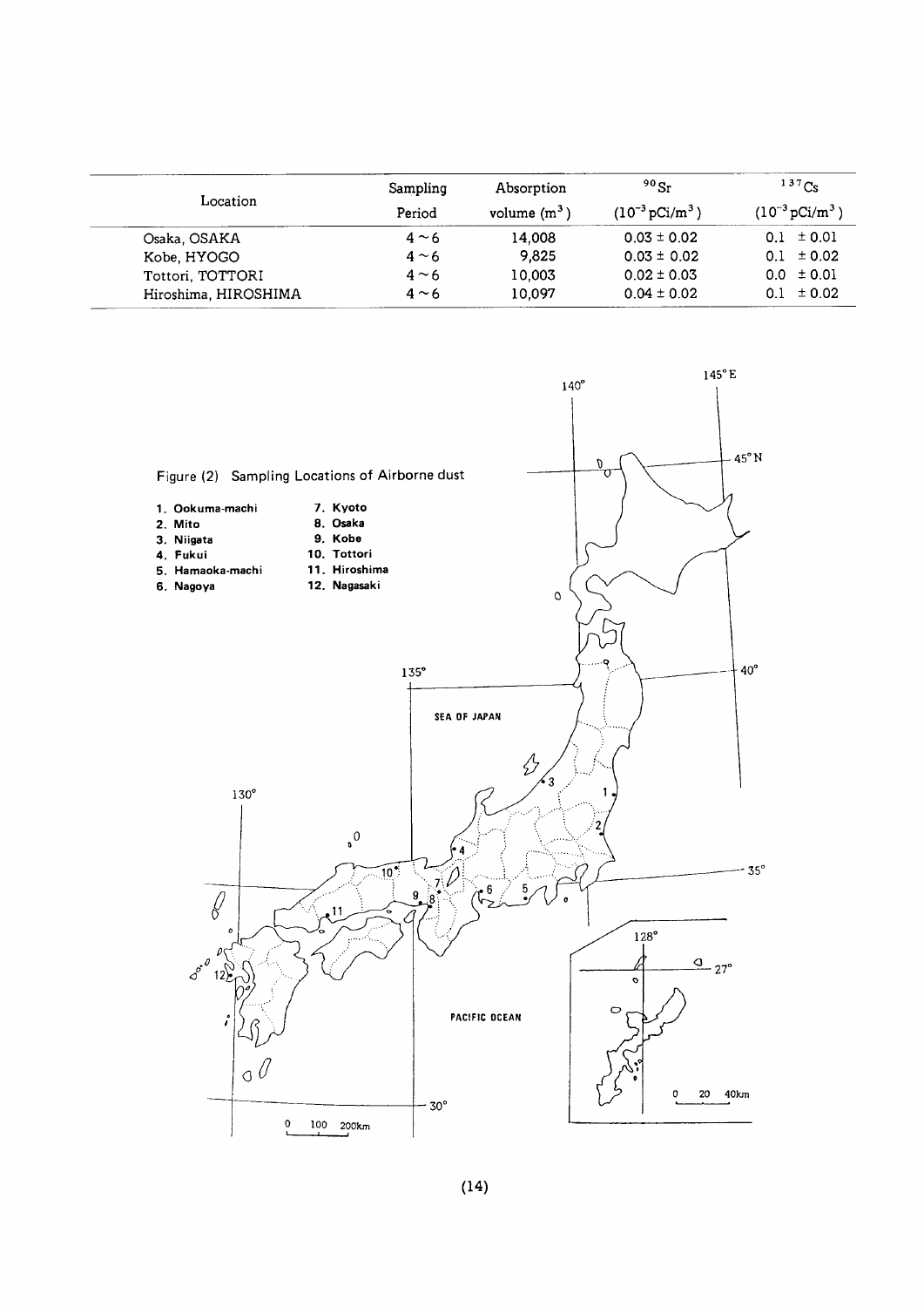## (3) Strontium-90 and Cesium-137 in Service water (from Dec. 1984 to Jul. 1985)

- continued from No. 70 of this publication -

## Table (3): Strontium-90 and Cesium-137 in Service water

|                        |     | $90$ Sr          | 137Cs                       |  |
|------------------------|-----|------------------|-----------------------------|--|
| Location               | pH  | $(pCi/\ell)$     | (pCi/R)                     |  |
| (Source Water)         |     |                  |                             |  |
| December, 1984         |     |                  |                             |  |
| Katsusika, TOKYO       | 7.1 | $0.05 \pm 0.005$ | $0.01 \pm 0.003$            |  |
| Fukuoka, FUKUOKA       | 6.8 | $0.08 \pm 0.006$ | $0.01 \pm 0.002$            |  |
| January, 1985          |     |                  |                             |  |
| Sapporo, HOKKAIDO      | 6.9 | $0.08 \pm 0.005$ | $0.00 \pm 0.002$            |  |
| Kyoto, KYOTO           | 7.6 | $0.17 \pm 0.007$ | $0.005 \pm 0.002$           |  |
| May, 1985              |     |                  |                             |  |
| Tsukui-machi, KANAGAWA | 7.8 | $0.01 \pm 0.003$ | $0.002 \pm 0.003$           |  |
| June, 1985             |     |                  |                             |  |
| Katsushika, TOKYO      | 6.7 | $0.08 \pm 0.005$ | $0.01 \pm 0.003$            |  |
| Inuyama, AICHI         | 7.1 | $0.08 \pm 0.005$ | $0.00 \pm 0.003$            |  |
| Moriguchi, OSAKA       | 7.2 | $0.15 \pm 0.007$ | $0.01 \pm 0.003$            |  |
| Fukuoka, FUKUOKA       | 6.8 | $0.08 \pm 0.005$ | $0.001 \pm 0.003$           |  |
| July, 1985             |     |                  |                             |  |
| Sapporo, HOKKAIDO      | 6.9 | $0.07 \pm 0.005$ | $0.01 \pm 0.003$            |  |
| (Tap Water)            |     |                  |                             |  |
| December, 1984         |     |                  |                             |  |
| Wakkanai, HOKKAIDO     | 6.6 | $0.09 \pm 0.006$ | $0.01 \pm 0.002$            |  |
| Aomori, AOMORI         | 7.3 | $0.03 \pm 0.004$ | $0.01 \pm 0.003$            |  |
| Akita, AKITA           | 6.7 | $0.12 \pm 0.007$ | $0.004 \pm 0.002$           |  |
| Fukushima, FUKUSHIMA   | 6.7 | $0.13 \pm 0.006$ | $0.002 \pm 0.002$           |  |
| Katsushika, TOKYO      | 6.9 | $0.06 \pm 0.005$ | $0.01 \pm 0.003$            |  |
| Yokohama, KANAGAWA     | 6.6 | $0.03 \pm 0.004$ | $0.00 \pm 0.002$            |  |
| Niigata, NIIGATA       | 7.0 | $0.12 \pm 0.007$ | ± 0.002<br>0.01             |  |
| Shizuoka, SHIZUOKA     | 7.6 | $0.05 \pm 0.005$ | $0.001 \pm 0.002$           |  |
| Matsue, SHIMANE        | 7.4 | $0.14 \pm 0.006$ | $0.00 \pm 0.002$            |  |
| Okayama, OKAYAMA       | 6.8 | $0.08 \pm 0.005$ | 0.00 <sub>1</sub><br>±0.002 |  |
| Hiroshima, HIROSHIMA   | 6.9 | $0.08 \pm 0.006$ | $0.005 \pm 0.002$           |  |
| Ube, YAMAGUCHI         | 7.2 | $0.08 \pm 0.006$ | $0.00 \pm 0.002$            |  |
| Matsuyama, EHIME       | 7.1 | $0.06 \pm 0.005$ | $0.00 \pm 0.002$            |  |
| Fukuoka, FUKUOKA       | 6.9 | $0.10 \pm 0.006$ | $0.01 \pm 0.003$            |  |
| Nagasaki, NAGASAKI     | 7.0 | $0.07 \pm 0.005$ | $0.005 \pm 0.002$           |  |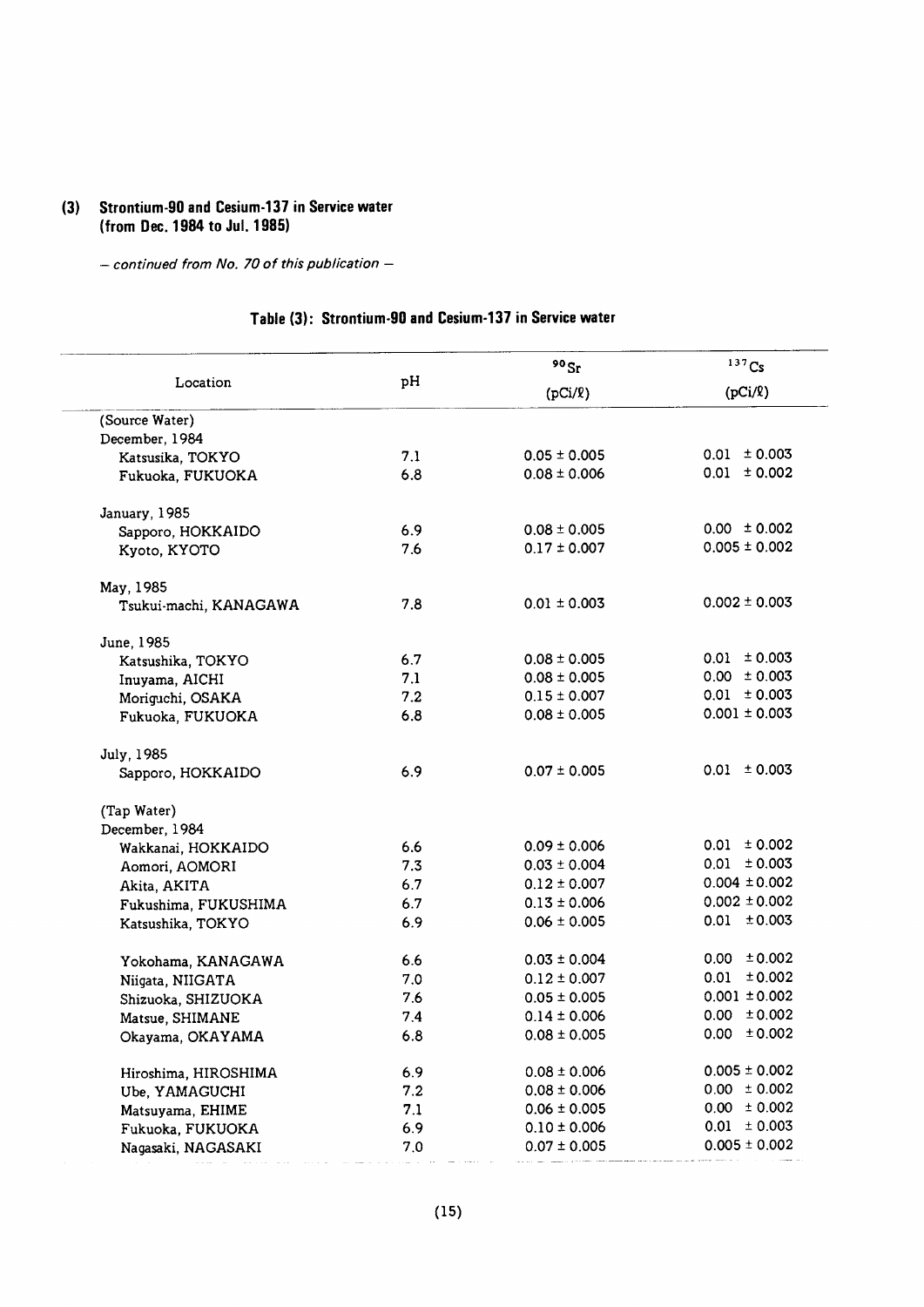| Location             | pH  | $^{90}\rm{Sr}$   | 137Cs             |
|----------------------|-----|------------------|-------------------|
|                      |     | $(pCi/\ell)$     | $(pCi/\ell)$      |
| Kagoshima, KAGOSHIMA | 7.1 | $0.02 \pm 0.003$ | $0.004 \pm 0.002$ |
| Naha, OKINAWA        | 7.3 | $0.20 \pm 0.008$ | $0.00 \pm 0.002$  |
| January, 1985        |     |                  |                   |
| Kyoto, KYOTO         | 7.1 | $0.18 \pm 0.007$ | $0.002 \pm 0.002$ |
| Wakayama, WAKAYAMA   | 7.9 | $0.09 \pm 0.005$ | $0.004 \pm 0.002$ |
| May, 1985            |     |                  |                   |
| Yokohama, KANAGAWA   | 7.4 | $0.02 \pm 0.003$ | $0.003 \pm 0.003$ |
| June, 1985           |     |                  |                   |
| Wakkanai, HOKKAIDO   | 6.4 | $0.05 \pm 0.005$ | $0.004 \pm 0.003$ |
| Aomori, AOMORI       | 7.6 | $0.05 \pm 0.005$ | $0.01 \pm 0.003$  |
| Yamagata, YAMAGATA   | 7.0 | $0.08 \pm 0.006$ | $0.01 \pm 0.003$  |
| Mito, IBARAGI        | 7.4 | $0.06 \pm 0.005$ | $0.005 \pm 0.003$ |
| Katsushika, TOKYO    | 6.7 | $0.07 \pm 0.008$ | $0.01 \pm 0.003$  |
| Niigata, NIIGATA     | 7.1 | $0.10 \pm 0.006$ | ± 0.003<br>0.01   |
| Kanazawa, ISHIKAWA   | 7.0 | $0.09 \pm 0.006$ | 0.01<br>± 0.003   |
| Fukui, FUKUI         | 7.2 | $0.01 \pm 0.003$ | 0.01<br>± 0.003   |
| Nagano, NAGANO       | 6.8 | $0.04 \pm 0.004$ | $0.004 \pm 0.003$ |
| Shizuoka, SHIZUOKA   | 7.5 | $0.05 \pm 0.004$ | $0.001 \pm 0.003$ |
| Nagoya, AICHI        | 6.7 | $0.09 \pm 0.006$ | $0.01 \pm 0.003$  |
| Osaka, OSAKA         | 6.8 | $0.12 \pm 0.006$ | $0.003 \pm 0.003$ |
| Kobe, HYOGO          | 7.5 | $0.11 \pm 0.008$ | $0.00 \pm 0.003$  |
| Wakayama, WAKAYAMA   | 7.1 | $0.08 \pm 0.005$ | $0.002 \pm 0.003$ |
| Tottori, TOTTORI     | 7.5 | $0.08 \pm 0.006$ | $0.003 \pm 0.003$ |
| Matsue, SHIMANE      | 7.2 | $0.12 \pm 0.006$ | $0.01 \pm 0.002$  |
| Okayama, OKAYAMA     | 6.7 | $0.09 \pm 0.006$ | $0.01 \pm 0.003$  |
| Hiroshima, HIROSHIMA | 6.6 | $0.08 \pm 0.005$ | $0.001 \pm 0.003$ |
| Ube, YAMAGUCHI       | 7.1 | $0.07 \pm 0.005$ | $0.00 \pm 0.003$  |
| Matsuyama, EHIME     | 7.4 | $0.05 \pm 0.004$ | $0.00 \pm 0.003$  |
| Kochi, KOCHI         | 7.1 | $0.05 \pm 0.004$ | $0.003 \pm 0.003$ |
| Fukuoka, FUKUOKA     | 6.9 | $0.08 \pm 0.005$ | $0.00 \pm 0.003$  |
| Saga, SAGA           | 7.2 | $0.07 \pm 0.005$ | $0.00 \pm 0.002$  |
| Kagoshima, KAGOSHIMA | 6.9 | $0.02 \pm 0.003$ | $0.001 \pm 0.003$ |
| July, 1985           |     |                  |                   |
| Sendai, MIYAGI       | 6.3 | $0.06 \pm 0.005$ | $0.01 \pm 0.003$  |
| Naha, OKINAWA        | 7.7 | $0.17 \pm 0.007$ | $0.004 \pm 0.003$ |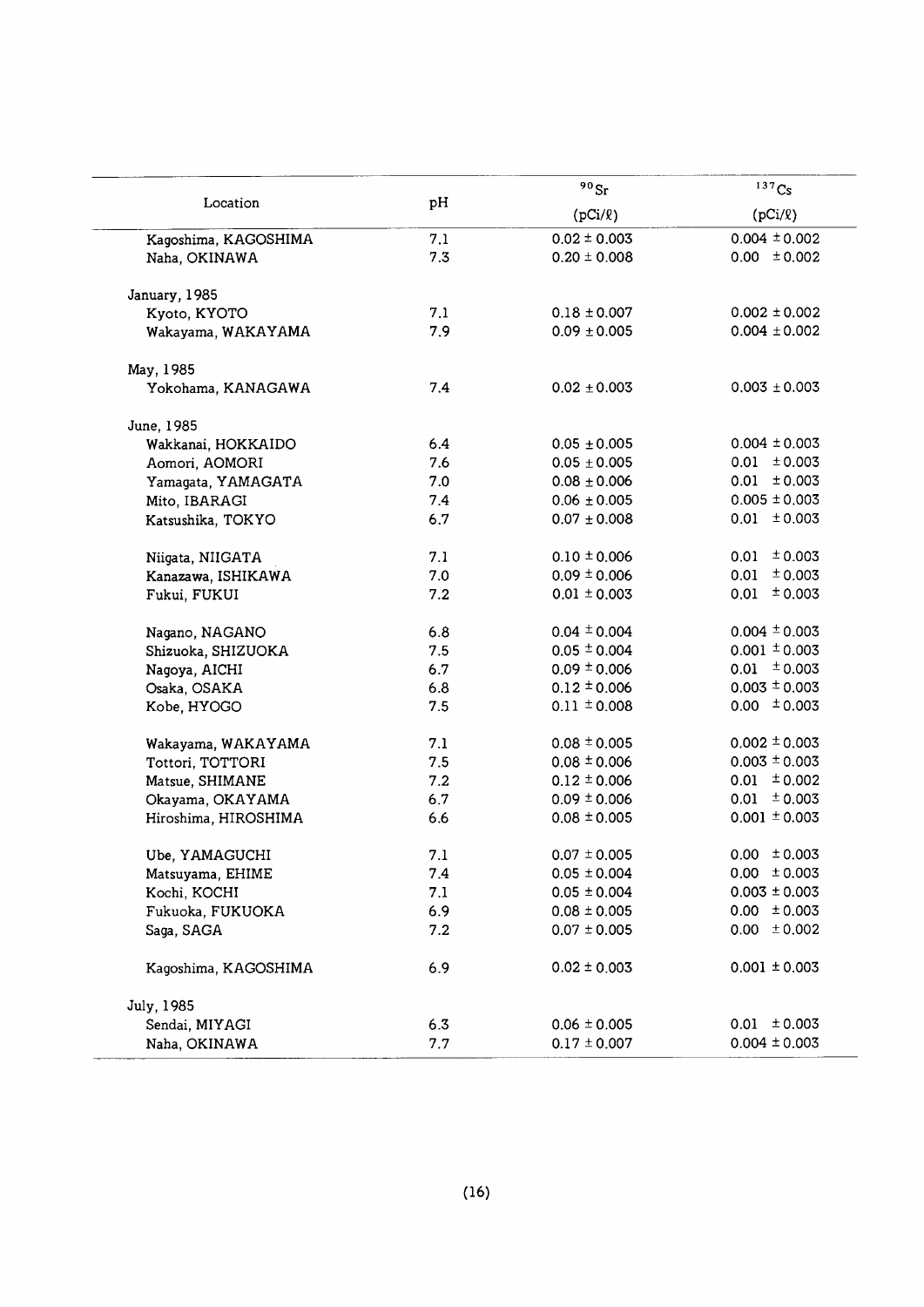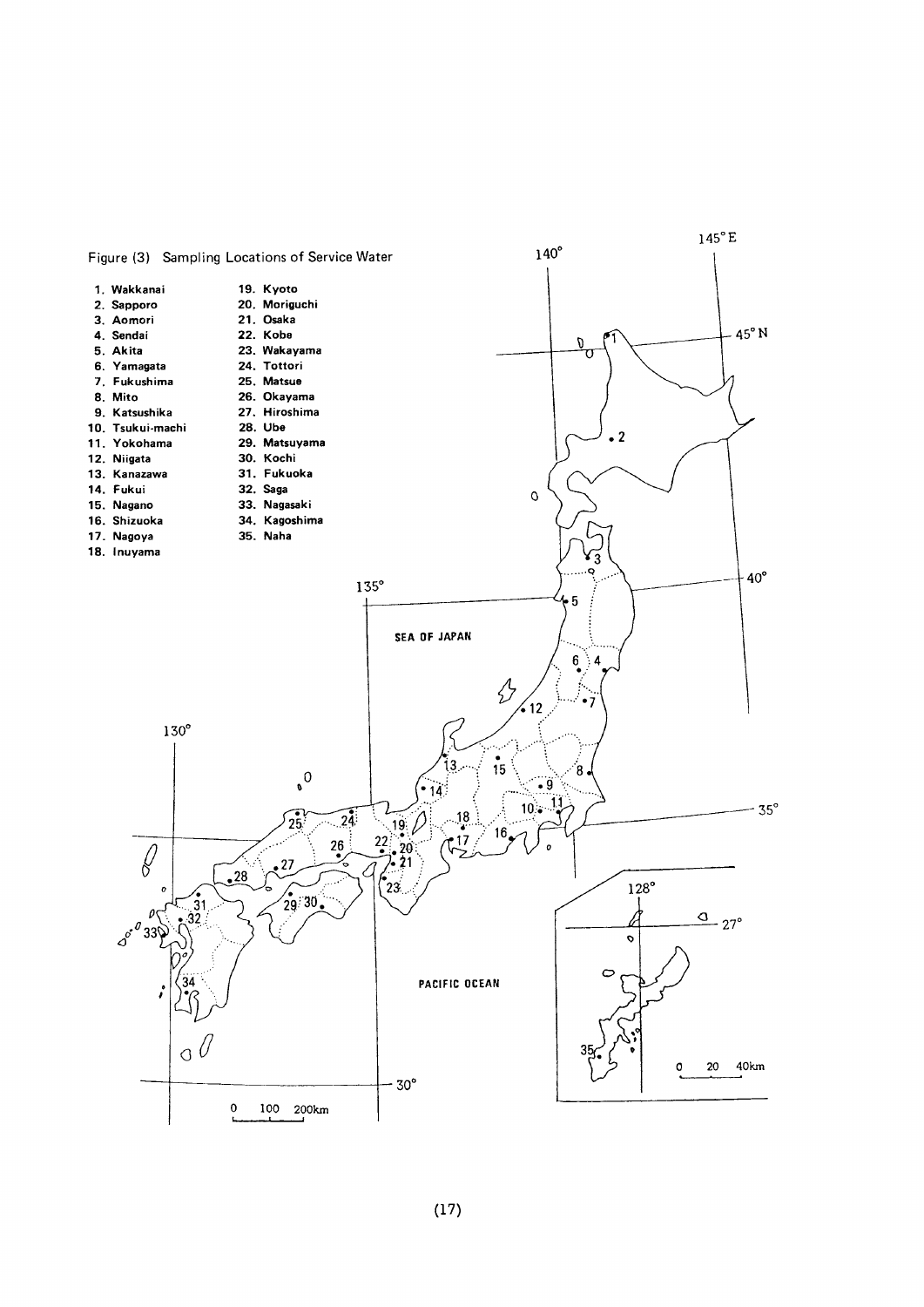#### Strontium-90 and Cesium-137 in Freshwater  $(4)$ (May, 1985)

 $-$  continued from No. 70 of this publication  $-$ 

|                           |     | 90Sr             | 137Cs            |
|---------------------------|-----|------------------|------------------|
| Location                  | рH  | (pCi/l)          | 'pCi/l)          |
| (Freshwater)              |     |                  |                  |
| May, 1985                 |     |                  |                  |
| Kasumigaura-Lake, IBARAGI | 8.5 | $0.16 \pm 0.007$ | $0.03 \pm 0.004$ |





 $(18)$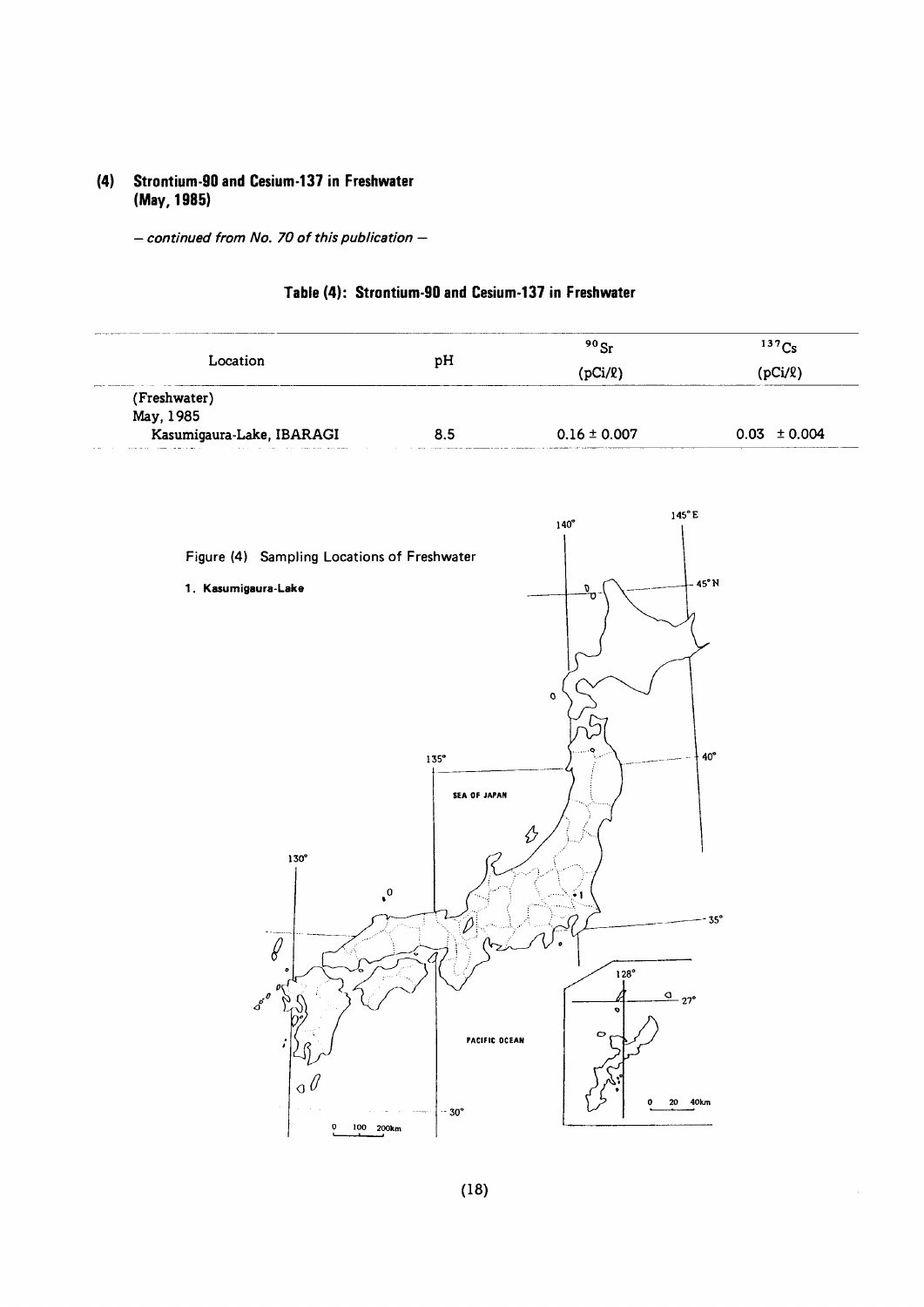#### (5) Strontium-90 and Cesium-137 in Soil (from May 1985 to Jul. 1985)

- continued from No. 70 of this publication -

#### $137$ Cs  $90Sr$ Sampling Location Depth (cm)  $(pCi/kg)$  (mCi/Km<sup>2</sup>) (pCi/kg)  $(mCi/Km<sup>2</sup>)$ May,1985  $23 \pm 0.5$  $0 \sim 5$  $150 \pm 7$  6.0  $\pm$  0.28  $580 \pm 13$ Tookai-mura, IBARAGI  $200 \pm 8$  $20 \pm 0.8$  $5 \sim 20$  $88 \pm 5.6$   $8.6 \pm 0.55$  $\boldsymbol{u}$  $12 \pm 3.0$  0.7  $\pm 0.19$  $11 \pm 3.2$  $0.7 \pm 0.20$  $0 \sim 5$ Akabane-machi, AICHI  $0.4 \pm 0.53$  $2 \pm 2.7$  $5\sim20$  $15 \pm 3.3$   $3.0 \pm 0.64$  $\boldsymbol{u}$ June,1985  $440 \pm 12$  $7.5 \pm 0.20$  $160 \pm 7$  2.7  $\pm$  0.12 Fukushima, FUKUSHIMA  $0 \sim 5$  $40 \pm 4.2$  $3.6 \pm 0.37$  $5 \sim 20$  $-37 \pm 4.1$   $3.3 \pm 0.36$  $\boldsymbol{u}$ July,1985  $37 \pm 0.7$  $150 \pm 7$  6.6  $\pm$  0.32  $810 \pm 16$ Yamagata, YAMAGATA  $0 \sim 5$  $7.1 \pm 0.66$  $5 \sim 20$  $29 \pm 3.7$  4.3  $\pm 0.55$  $47 \pm 4.4$  $\boldsymbol{\eta}$  $1700 \pm 20$  $79 \pm 1.0$  $0 \sim 5$  $48 \pm 4.2$  2.2  $\pm$  0.19 Miyatsu, KYOTO  $5\sim20$  $92 \pm 5.4$  25  $\pm 1.5$  $170 \pm 7$  $45 \pm 1.9$  $\boldsymbol{H}$  $12 \pm 0.4$ Kobe, HYOGO  $0 \sim 5$  $34 \pm 4.7$  1.4  $\pm$  0.19  $290 \pm 10$  $5 \sim 20$  $33 \pm 3.8$   $3.6 \pm 0.41$  $270 \pm 9$  $30 \pm 1.0$  $\boldsymbol{u}$  $290 \pm 9$  $26 \pm 0.8$ Hiroshima, HIROSHIMA  $0 \sim 5$  $52 \pm 4.6$   $4.6 \pm 0.41$ 54±4.5 14 ±1.2  $200 \pm 8$ 52  $\pm 2.2$  $\mathbf{u}$  $5 \sim 20$ Kaimon-machi, KAGOSHIMA  $0 \sim 5$  $26 \pm 3.6$  1.0  $\pm$  0.13  $51 \pm 4.6$  $1.9 \pm 0.17$  $13 \pm 3.0$   $1.4 \pm 0.30$  $42 \pm 4.3$  $4.3 \pm 0.44$  $\prime\prime$  5  $\sim$  20

## Table (5): Strontium-90 and Cesium-137 in Soil